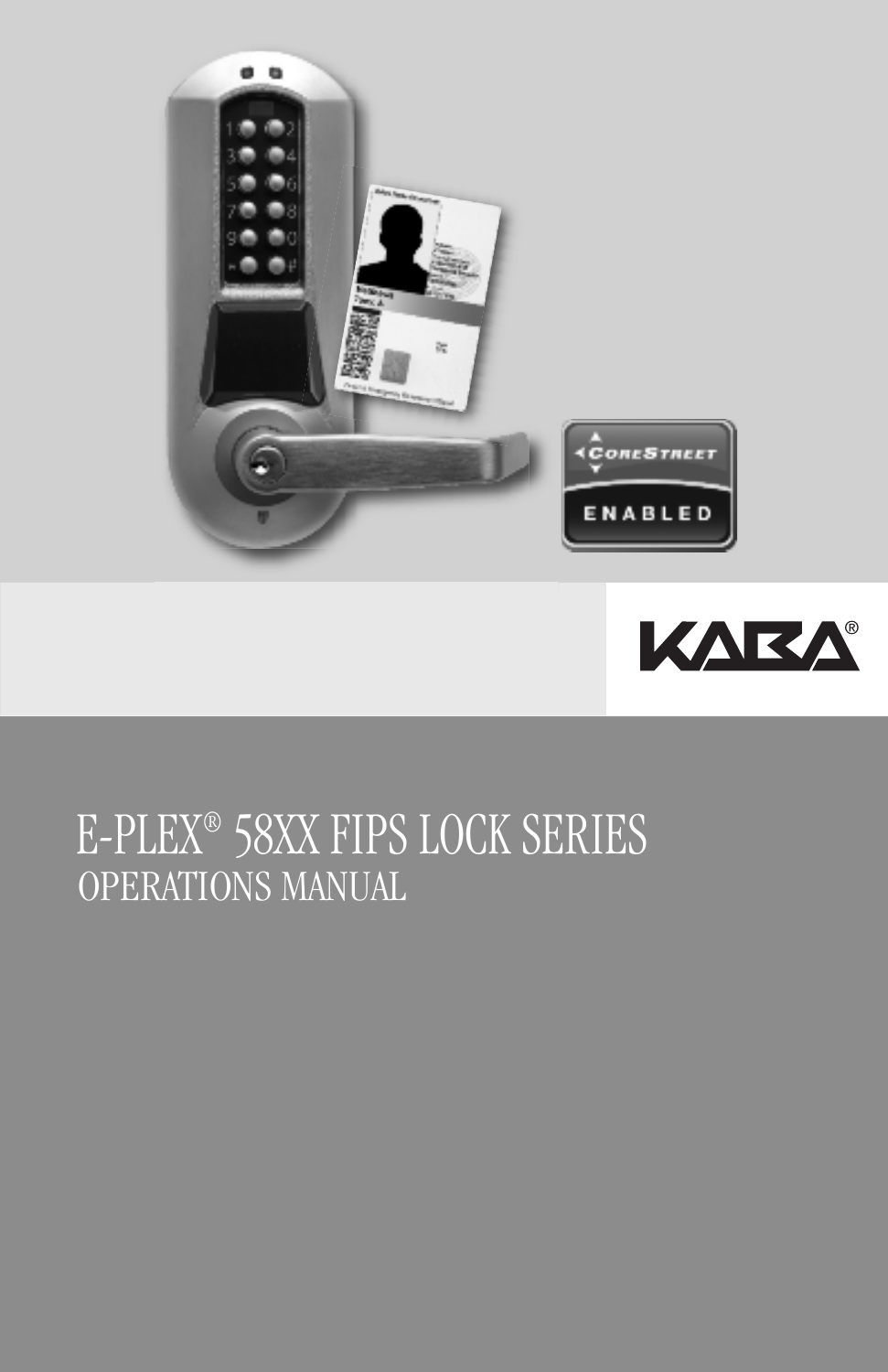## **TABLE OF CONTENTS**

| "LearnLok <sup>TM</sup> " Pushbutton Programming Mode 4                   |
|---------------------------------------------------------------------------|
| Sequence of Operations for Start-Up Programming 4                         |
| Default Values of the E-Plex Lock Programmable Parameters 5               |
|                                                                           |
| General Procedure for LearnLok Pushbutton Programming 5                   |
|                                                                           |
| Procedure 1A - Program the Access PIN Length 7                            |
| Procedure 2A - Modify the Master User Access PIN 8                        |
|                                                                           |
|                                                                           |
| Procedure 5A - Program the Duration of the Passage Mode Period  9         |
| Procedure 6A - Program the Lock for Tamper Time Parameters 10             |
| Procedure 7A - Programming the Lock for Keypad Buzzer Volume  .10         |
|                                                                           |
|                                                                           |
|                                                                           |
| Procedure 1B - Add / Modify an Access User Credential 13                  |
| Procedure 2B - Add / Modify a Manager User Credential 14                  |
| Procedure 3B - Add / Modify Service User Credential 16                    |
|                                                                           |
| Procedure 5B - Delete Manager User Credentials 17                         |
| Procedure 6B - Delete Service User Credentials 18                         |
| Procedure 7B - Delete All User Credentials, except Master & Manager(s) 18 |
| Procedure 8B - Activate Access User Credentials                           |
| Procedure 9B - Activate Manager User Credentials 19                       |
| 2020                                                                      |
| Procedure 11B - Activate All User Credentials 20                          |
| Procedure 12B - Activate / De-activate Passage Mode 21                    |
| Procedure 13B - De-activate Access User Credentials 21                    |
| Procedure 14B - De-activate Manager User Credentials 22                   |
| Procedure 15B - De-activate Service User Credentials 22                   |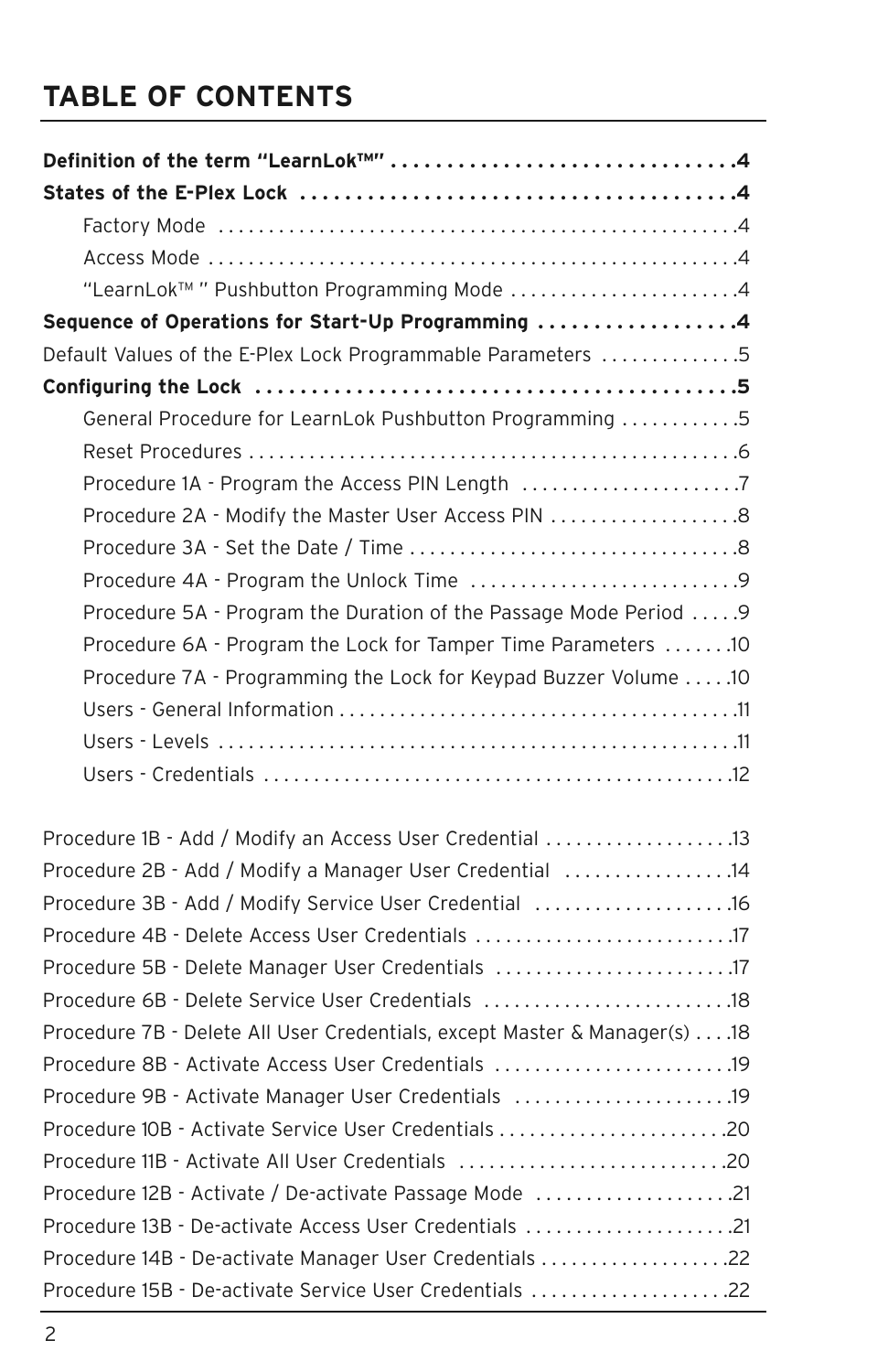## **TABLE OF CONTENTS** (continued)

| Procedure 16B- De-activate all User Credentials, except Master & Manager(s) 23 |  |
|--------------------------------------------------------------------------------|--|
| Procedure 17B - Activate / De-activate Lockout Mode 23                         |  |
| Procedure 18B - Perform Manual Diagnostics 24                                  |  |
|                                                                                |  |
|                                                                                |  |
| Summary of LearnLok <sup>™</sup> Pushbutton Programming Commands 25            |  |
|                                                                                |  |
|                                                                                |  |

A publication of Kaba Access Control 2941 Indiana Avenue Winston-Salem, NC 27105. USA Tel: (800) 849-8324 or (336) 725-1331 Fax: (800) 346-9640 or (336) 725-3269 www.kabaaccess.com www.e-plexlock.com

No part of this book may be reproduced or transmitted in any form or by any means, electronic or mechanical, including photocopying, recording, or by any information storage and retrieval system, without prior written permission from the Publisher.

The information contained in this publication is accurate to the best of Kaba Access Control's knowledge.

Specifications are subject to change without notice.



#### **Legend**

- "E-Plex Lock" refers to both the E-Plex 58xx series locks and associated SAC (Stand-Alone Access Controller) units.
- "CoreStreet Enabled" Logo refers to the use of highly sophisticated proprietary algorithm used in part of the lock's firmware in order to decode the FIPS-201 compliant ID card; CoreStreet is a partner company of Kaba.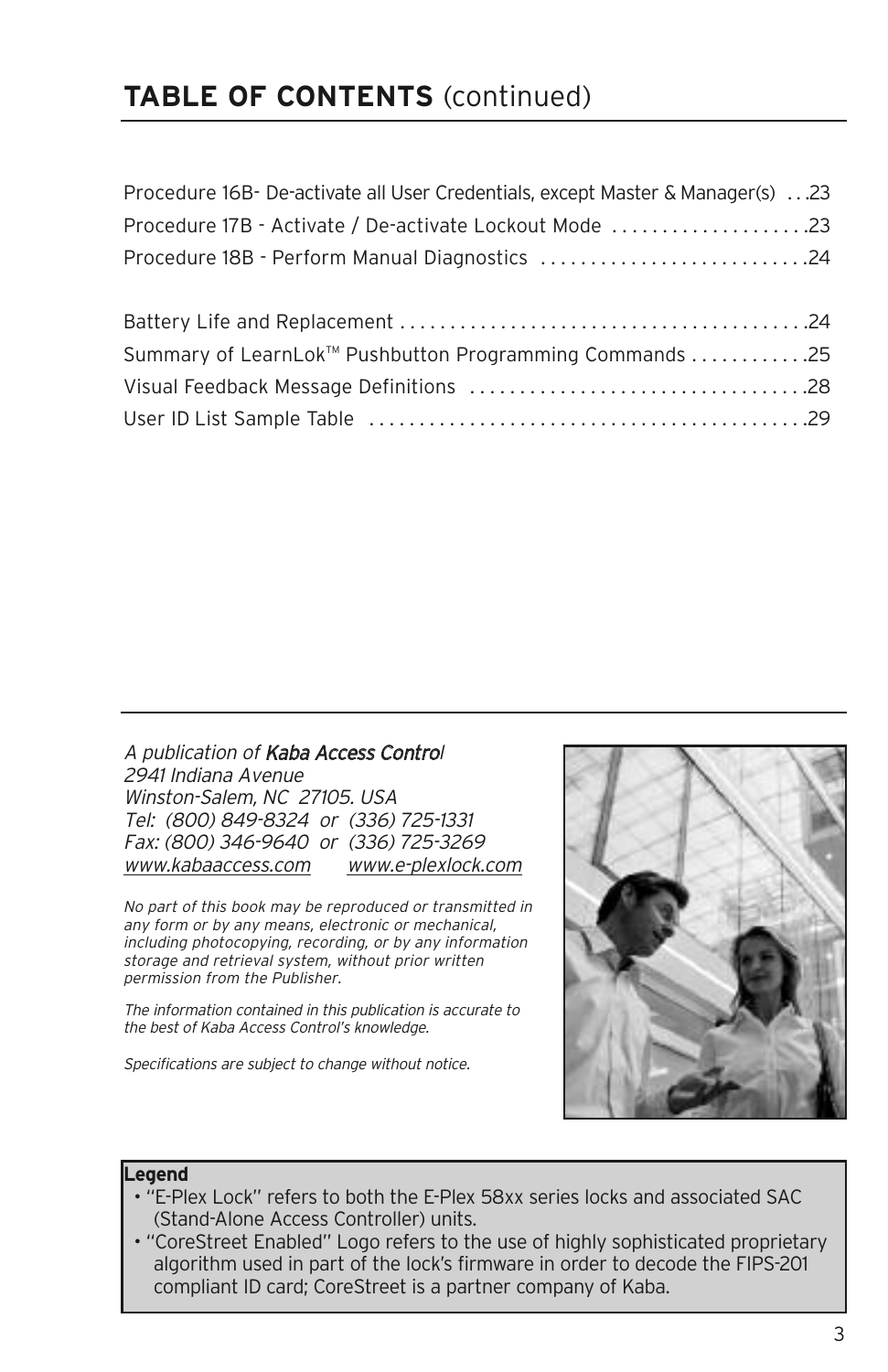### **Definition of the Term "LearnLok™"**

The term refers to being able to enroll users' ID cards and PINs directly at the lock's keypad without uploading any software data to the lock from a handheld PDA unit. Here you make the lock "learn" the credential enrolling process simply by programming the lock at its keypad with your finger tip.

### **States of the E-Plex Lock**

### **Factory Mode**

The factory mode is one of three primary states of the E-Plex 58xx Lock. The main characteristics of this state are:

- The E-Plex Lock opens only when the 8-digit master PIN (1-2-3-4-5-6-7-8) is keyed in.
- The visual indication for 'access granted' is green LED flashing once. A high-pitched tone is also generated while the green LED is on.
- Important: You must change the factory default Master PIN to be able to exit the Factory mode and switch to the Access mode for normal use of the lock.

### **Access Mode (up to 300 users per lock in LearnLokTM mode)**

This mode refers to normal operational mode, and not in Factory or LearnLok Programming Mode.

### **"LearnLokTM " Pushbutton Programming Mode**

The E-Plex lock enters the Pushbutton Programming Mode when the user enters the master PIN or one of the manager credentials, preceded and followed by the character '#' (ex: #87654321#). Once the E-Plex Lock is in the Pushbutton Programming Mode, the Master / Manager can chain one or more command sequences. Each command sequence ends with a '#' character that acts like an <**enter** > character. At the very end of all sequences of programming commands, enter one more # to remove the lock from the Pushbutton Programming Mode to return to normal access mode.

### **Sequence of Operations for Start-Up Programming**

Ensure that the E-Plex Lock is in Factory Mode:

- Program the Access PIN Length (default length is four digits). The access PIN field length can only be changed when the lock is not yet activated (ie, when it is still in the factory mode).
- Change factory Master to your own Master PIN (always eight digits) to place lock in access mode, for example, changing it from the default 12345678 to say, 87654321.

Put lock in Pushbutton Programming (LearnLok™) Mode.

Note: "LearnLok™'' (LL) means the Master or the Manager users' can make the lock "learn" to enroll and/or to remove credentials in the lock by simply programming these functions at the lock keypad itself WITHOUT any software - up to 300 users. But later on if you use the software and program the lock with a Maintenance Unit (M-Unit) handheld, the lock will exit the LearnLok™ keypad programming mode. In other words, from now on you must use the software and the M-Unit PDA to manage all lock operations including adding and/or deleting user credentials (up to 3.000) in the lock. Important: When you perform a "hard reset" of the lock with the mechanical override key, the lock will revert back to the factory default LearnLok™ keypad programming mode

- Set the Date / Time (optional; useful only if you use the lock with software in future)
- Program the Unlock time period
- Program the Lock for the Duration of Passage Mode (if desired)
- Program the Lock for Tamper Time Settings
- Program the Lock for Buzzer Volume
- Add Access Credentials as desired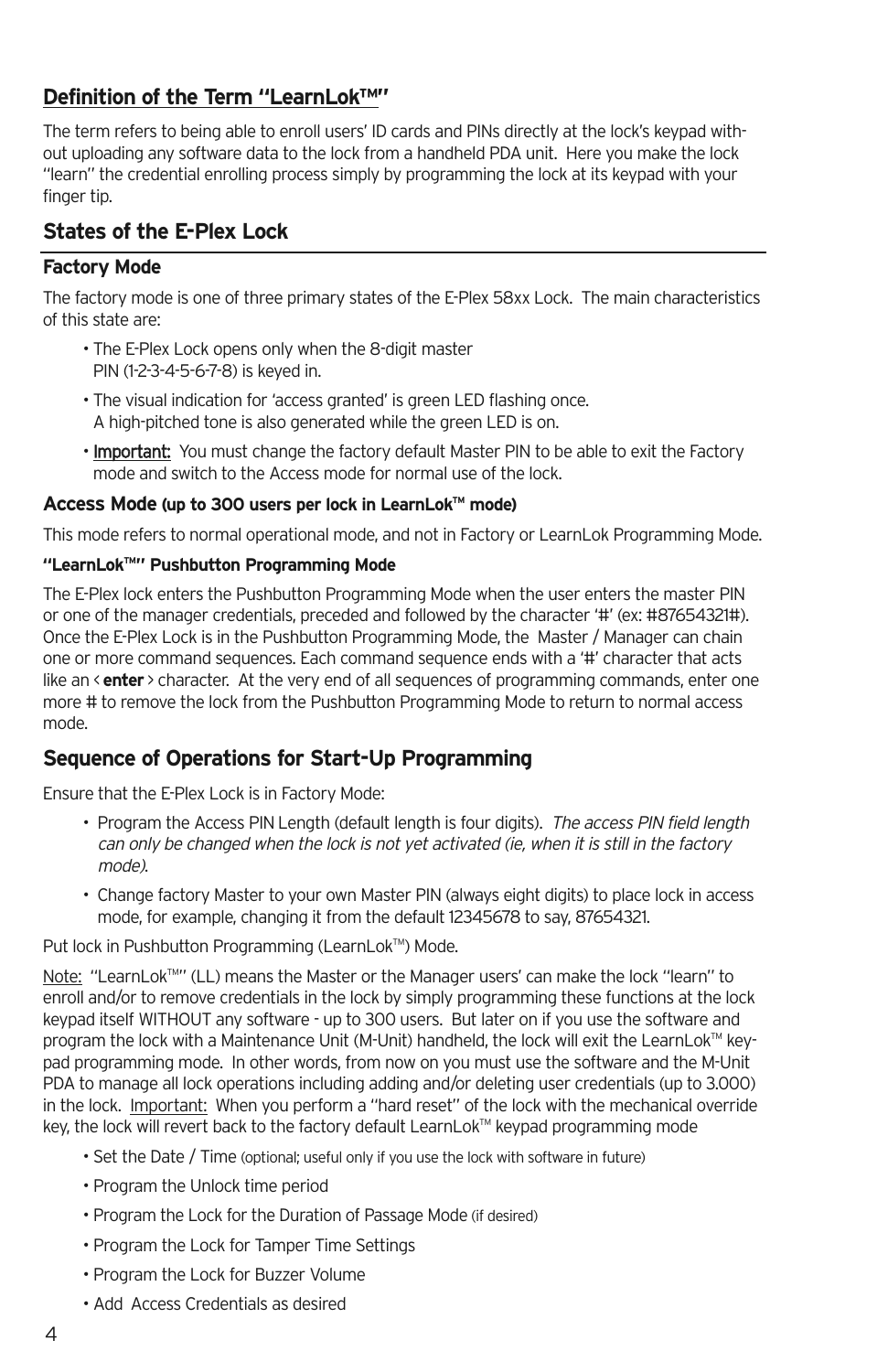Note: A credential can be either Card only access or PIN followed by Card access for regular Access users and Manager users. Or, it can be Card only access or PIN only access for Service users. In LearnLok mode only, the Master credential is always PIN only mode and it is always 8 digits in length.

The user ID card can be either a U.S.Federal agency approved **"FIPS-201"** (Federal Information Processing Standard, version 2.01) compliant Personal Identity Verification card, and/or a Phillips **DESFire** card. Both these "smart" cards are ISO 14443A/B standard compliant and operate under 13.56MHz frequency.

**Important:** The FIPS-201 standard is still evolving and so certain newly issued FIPS-201 compliant cards may exhibit problems when trying to enroll in E-Plex 5800 lock – please check with your FIPS card issuer for possible incompatibility.

The E-Plex 5800 FIPS lock is "CoreStreet" enabled, meaning the highly sensitive FIPS smartcard data decryption etc are performed using (Kaba's partner) CoreStreet's algorithm in the lock's firmware.

| <b>Parameters</b>            | <b>Factory Default Values</b>       |
|------------------------------|-------------------------------------|
| Date (MM/DD/YY)              | 01/01/00                            |
| Time (HH:MM)                 | 00:00                               |
|                              |                                     |
| Lock state                   | Unprogrammed                        |
| Passage mode open time limit | 4 hours                             |
| Passage mode                 | De-activated/Disabled               |
| Lockout mode                 | Disabled                            |
| Unlock time                  | 2 seconds                           |
| Buzzer volume control        | Low $(=1)$                          |
| Tamper shutdown time         | 30 seconds                          |
| Tamper attempt count         | 4 attempts                          |
| Access PIN length            | 4 digits                            |
| Privacy Privilege            | Disabled                            |
| <b>BHMA Lock Function</b>    | Entry                               |
| Master PIN                   | 12345678 (8 digits)                 |
|                              |                                     |
| Access credential            | None                                |
| Credential status            | Activated                           |
| M-Unit user's combination    | None (*used with software only)     |
| M-Unit user's status         | Disabled (*used with software only) |

### **Default values of the E-Plex® Lock programmable parameters**

### **Configuring the Lock**

### **General Procedure for LearnLok Pushbutton Programming**

- 1. The pages that follow provide step-by-step instructions for programming the E-Plex Lock.
- 2. The general procedure for all programming functions is as follows:
	- a. Put the lock in Programming Mode by pressing # Master Credential #
	- b. Use the **"Summary of LearnLok Pushbutton Programming Commands"** Table found at the end of this manual to enter the three digit command sequence (Command Code + Function Code), followed by #.
	- c. Enter the appropriate numbers as required.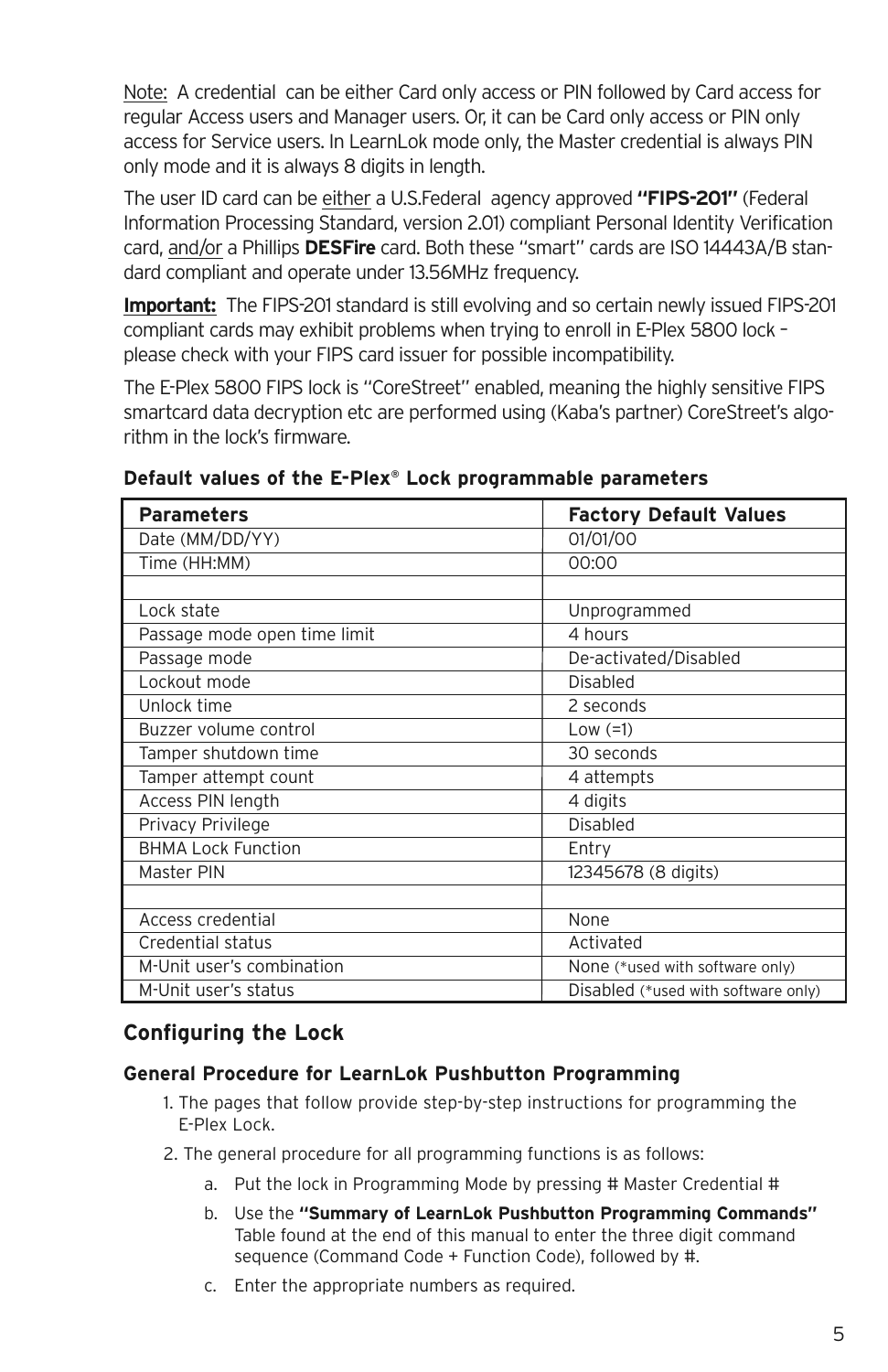- d. Press # to end Programming Mode.
- e. Once the lock is in programming mode, multiple command sequences can be entered without having to repeat the # master credential #. However, if there is no activity for 15 seconds at the keypad, the lock will automatically exit from programming mode.

### **For example**

- If the Master (or Manager) enters her/his credential of **87654321**, the door will open.
- If he enters #87654321#, the lock will enter the LearnLok™ Programming Mode and wait for the next part of the command.
- If he enters the # sign twice at the end of the last programming command sequence, for example **#87654321##**, the lock will go out of Programming Mode and return to its normal access grant/deny mode.

**Note:** The # pound sign acts like the Enter key on a PC keyboard in your communications with the lock. The # tells the lock that one part of the entry is finished. The # serves another purpose – to distinguish a programming type command code from a simple Access PIN to open the door. A Master or Manger User can use the same credential to open the door or to put the lock in Programming Mode, the only difference being that he enters the # sign first to signal that he is about to enter a programming command. For increased security, it is recommended that the master user PIN not be used for everyday access. This can be accomplished by creating a non expiry Service user PIN for the master user.

### **Reset Procedures**

There are three different "Reset" levels available in the E-Plex Lock.

**Command Code 099#** will reset the lock to the factory default settings, except for the access credential length (Master and Manager User credentials and Time / Date are retained if already programmed)

**Command Code 299#** will delete all access and service user credentials except the Master and Manager users.

**Hard Reset** will return the lock to full factory default mode including deleting all credentials, putting the lock back to factory default configuration values (4 digit access credential lengths) and making the master PIN to again 1-2-3-4-5-6-7-8. A hard reset is performed as follows.

### **For all E-Plex 5xxx Series Locks**

Insert mechanical override key, turn and hold so that lock is in open position (Latch is retracted). Within 5 seconds, press # and the release key (latch).

While red & green lights flash alternately, press 1-2-3-4-5-6-7-8-# on lock's keypad.

A green flash with corresponding high pitch tone and the sound of the lock motor initializing indicate that the hard reset is complete and successful.

Lock is now reset to the factory mode and the Master PIN is now 1-2-3-4-5-6-7-8.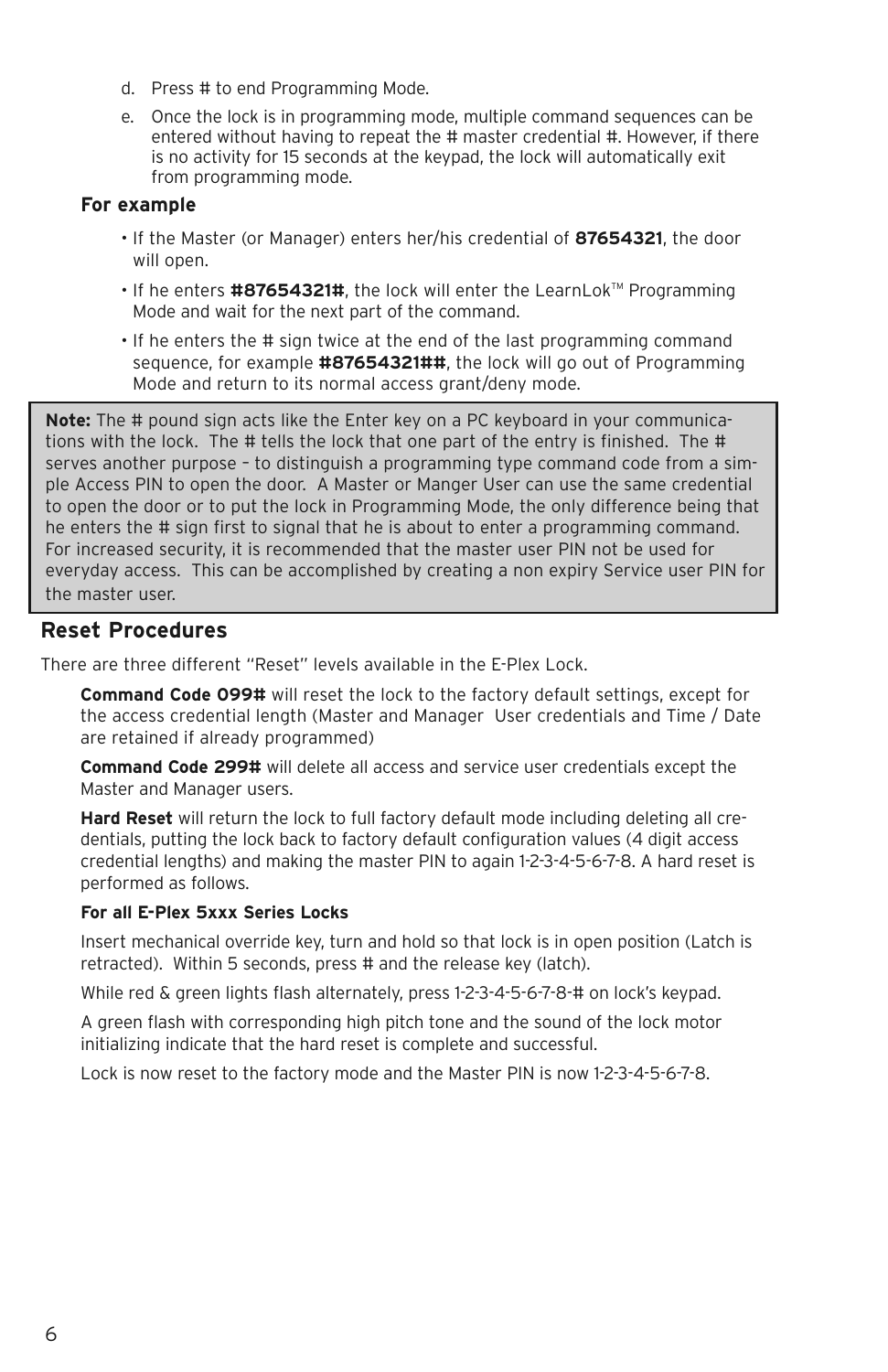### **PROCEDURE 1A - PROGRAM THE (GLOBAL) ACCESS PIN LENGTH**

PINs are required for Access users and Manager users in PIN & card access mode, and also for those Service users who were enrolled in the lock to have PIN only access. Setting the length of Access PIN must be the first lock programmable function you perform, because all your other access PINs (except for the Master) must have the same length. If a user enters a PIN of a different length, the lock will not accept it. Longer length Access PINs permit a greater number of PIN combination possibilities, and thus higher security. The master credential PIN length must always be 8 digits which cannot be changed.

### **Required User Level: Master**

1. To configure the E-Plex Lock, it must be still in Factory mode before doing any programming functions at the lock keypad.

**Important: This global user PIN length setup and the BHMA Lock Function setup operations are the only two programmable functions that can be done during the factory mode using the factory default Master PIN. Changing the factory default Master PIN to a new Master PIN has to be done here also. For the BHMA Lock Function setup instructions, please refer to the applicable "E-PLEX Lock Function Setup Guide" that came with this lock.**

- 2. Put the lock in pushbutton programming mode using the factory Master PIN (**#12345678#**). The lock responds with a flashing green light. If for some reason 1-2-3-4-5-6-7-8 does not seem to work, please follow the steps to perform a **Hard Reset** by following the procedure on page 6.
- 3. Enter the command sequence **009 #LL #**, where **LL** represents the length (number of digits in a PIN). The range is from 04 to 08 digits. You can leave the factory default Access PIN length (4 digits) if you wish by not changing the length.
- 4. Example of Complete Entry: **009#05#** to change the credential length to 5 digits.
- 5. Key in another **#** to indicate the end of programming.
- 6. From now on, all the user Access PINs you create will have 5 digits length as setup in step 4 above.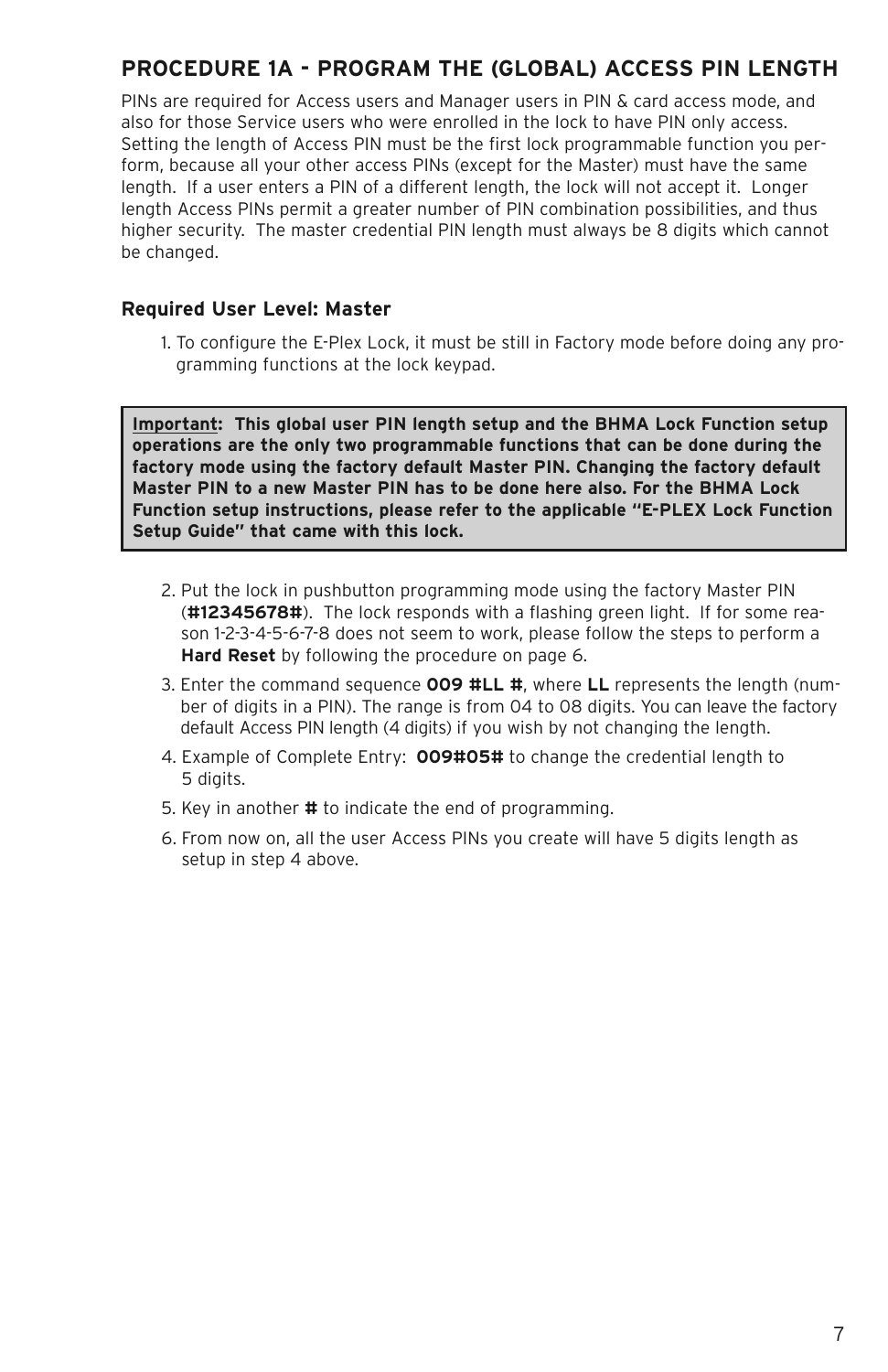### **PROCEDURE 2A - MODIFY THE MASTER USER ACCESS PIN**

### **Required User Level: Master**

- 1. To change the factory default Master PIN, follow the next three steps:
- 2. Put the lock into Pushbutton Programming Mode.
- 3. Use the command code **000**, to change the Master PIN, followed by the new Master PIN itself.
- 4. You must use 8 digits between **00000000** and **99999999** as follows: **000#MMMMMMMM#**, we will use **000#87654321#** as an example.
- 5. Enter the Master PIN again 87654321# for confirmation.
- 6. Example of Complete Entry: 000# 87654321# 87654321#.
- 7. Key in another # to indicate the end of programming.
- 8. After that, you will always use your own new Master PIN. Please write this PIN down and keep in a safe place. From now on the factory default Master PIN is no longer valid.

#### **Note: In the E-Plex LearnLok keypad programming and usage mode, the Master's credential is PIN only and no card can be assigned to the Master.**

### **PROCEDURE 3A - SET THE DATE / TIME**

**Note**: Not required if software is not used since you will not be able to audit lock without the software.

You must enter the current date and time in each lock to enable accurate programming and auditing. Always enter Standard Time; the software package (if and when used) will make the adjustment for Daylight Savings Time and from then on will switch the 1 hour spring/fall time automatically when the DST switch occurs every spring and fall. Enter **001** for date settings and **002** for time settings. Date / time settings are maintained even after a battery change unless you remove the batteries for more than two minutes. If this happens, the time will be reset to 00:00:00 and the date to 01/01/2000 and you must reset the lock to the current date & time.

### **Required User Level: Master**

- 1. Put lock into pushbutton programming mode.
- 2. Enter the date as follows: **001#MMDDYY#** (Month, Day, Year, where **MM** = 01 to 12; **DD** = 01 to 31; **YY** = 00 to 99. For example, Nov. 22, 2008 would be entered as 112208).
- 3. Enter the date again to confirm **MMDDYY#**. Example of Complete Entry: **001#112208#112208#**.
- 4. For the time, enter as follows: **002#HHMM#,** where HH = 00 to 23 hours; MM = 00 to 59 minutes. Use military time - for example eight-thirty in the morning would be 0830, while in the evening it would be 2030).
- 5. Enter the code again **HHMM#,** for example **0830**. Example of Complete Entry: **002#0830#0830#**.
- 6. Enter another **#** to indicate the end of programming.
- 7. The current date and time are now programmed into the lock.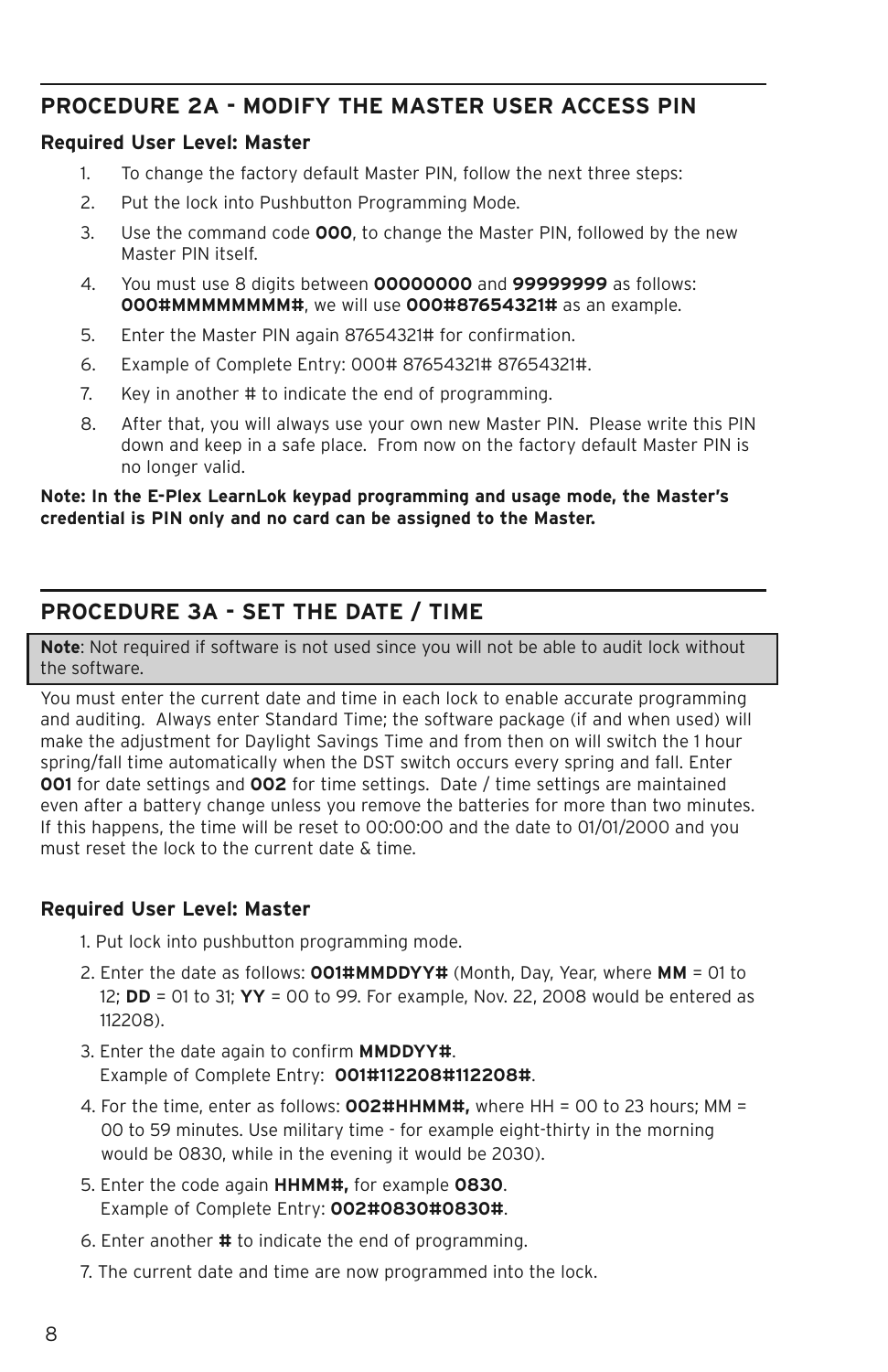### **PROCEDURE 4A - PROGRAM THE UNLOCK TIME**

Unlock time is the length of time the door will remain unlocked when a correct user credential is used before the lock automatically re-locks itself.

### **Required User Level: Master, Manager**

- 1. Put the lock into Pushbutton Programming Mode.
- 2. To establish Unlock Time, enter the following code: **004#TT#**, where **TT** is the time in seconds, (**TT**=02 to 20 seconds, for example 5 seconds).
- 3. Example of Complete Entry: **004#05#**.
- 4. Enter another **#** to indicate the end of programming.
- 5. You have now programmed the lock an Unlock Time of 5 seconds for the door.

### **PROCEDURE 5A - PROGRAM THE DURATION OF THE (MANUAL) PASSAGE MODE PERIOD**

You might want to program locks for public areas, such as cafeterias, to have free access (Passage Mode) during certain periods of the day, and revert to required credential access outside of these regular hours.

The length of time that the lock remains in Passage Mode is programmable.

The factory default length of time for manual keypad Passage Mode is 4 hours – you may leave the default. Though the free passage hours are already set in the lock, the lock's passage mode is de-activated by default and you must activate it at the lock's keypad whenever you want it.

When the lock is activated at the lock keypad to go into Passage Mode, it will automatically relock after the designated duration expires – after 9 hours in this case.

### **Required User Level: Master, Manager**

1. Put the lock into Pushbutton Programming Mode.

- 2. Enter command code **005#**.
- 3. Then **TT#**, where **TT= 01 to 24** hours.
- 4. A TT entry of 00 means there is no time limit the door remains unlocked permanently which is not secure
- 5. Enter **005 #TT#**; for example, **005#06#** for six hours free passage.
- 6. Example of Complete Entry: **005#06#**.
- 7. Enter another **#** to indicate the end of programming.
- 8. In this example, the lock will remain unlocked for six hours, starting from the time you activate it in Passage Mode.
- 9. Important: You have now configured the duration of the Passage Mode for that lock. This does **NOT** initiate the Passage Mode until you activate it manually at the lock keypad - See Procedure 12B on "How to activate/de-activate the Passage Mode."
- 10. Within the Passage mode duration (6 hours in this example), you can activate and de-activate the free passage mode any number of times.

**Note:** There are two more Passage mode options available when software is used - the Auto Passage mode and the First Privileged user Passage mode.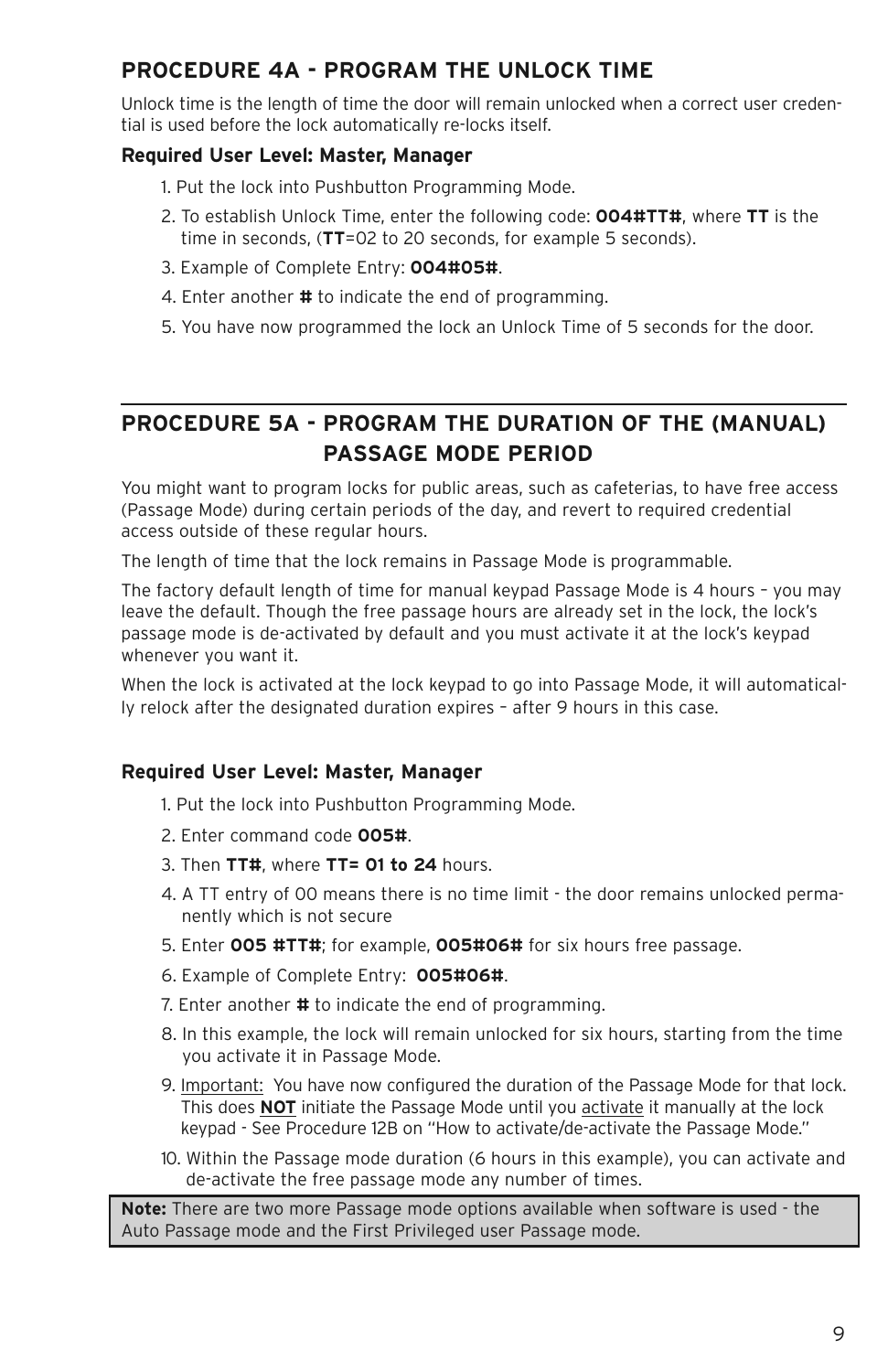### **PROCEDURE 6A - PROGRAM THE LOCK FOR TAMPER TIME PARAMETERS**

You can set the Tamper Time Wrong Tries parameter referring to the number of times the wrong credential can be tried to access before the lock goes into a Tamper Shutdown Mode. For example, if you program the lock to accept three wrong tries, the lock will tolerate three wrong entries, staying locked but providing visual feedback (see visual message chart in rear section). After that, it will go into a Tamper Shutdown Mode and remain locked until the end of the Tamper Shutdown Time period – the length of that period is configured in Step 4 of this procedure below. During this shutdown period, only the Master PIN or the mechanical key will unlock the lock.

### **Required User Level: Master, Manager**

- 1. Set the tamper time for the period of time during which the keypad will remain inaccessible after the specified number of wrong Access Credentials are entered.
- 2. Put the lock into Pushbutton Programming Mode.
- 3. Enter the command sequence as follows **006#TT#** (TT is seconds – **00 to 90** seconds).
- 4. Example of Complete Entry: **006#60#**. (for 60 seconds tamper shutdown)

Note: If a value of 00 second is entered here, the lock will **never** go into tamper shutdown mode even after the number of illegal attempts specified (step 6 below).

- 5. Enter the command sequence as follows: **007 #TT#** (**TT** is number of wrong entries – **03 to 09**), let's use **03** in this example.
- 6. Example of Complete Entry: **007#03#.** (after 3 illegal attempts)
- 7. Enter another **#** to indicate the end of programming.
- 8. The lock will stay locked after three wrong entries for 60 seconds, **even if a valid credential (except the Master) is entered after the three wrong attempts. Only the Master credential or the mechanical key override will open the lock during the tamper shut down period.**
- 9. Enter another **#** to indicate the end of programming.

### **PROCEDURE 7A - PROGRAMMING THE LOCK FOR KEYPAD BUZZER VOLUME**

You may want to adjust the volume of the Keypad Buzzer depending on where the lock is located – a noisy or quiet area.

### **Required User Level: Master, Manager**

- 1. Put the lock into Pushbutton Programming Mode.
- 2. Enter the command sequence **008#VV#** (where VV is a scale of volume from 00 to 03; **00** = off; **01** = Low; **02** = Normal; **03** = High).
- 3. Example of Complete Entry: **008#02#**.
- 4. Enter another **#** to indicate the end of programming.
- 5. The lock will now sound the buzzer at the desired volume Normal/Medium, until you change it.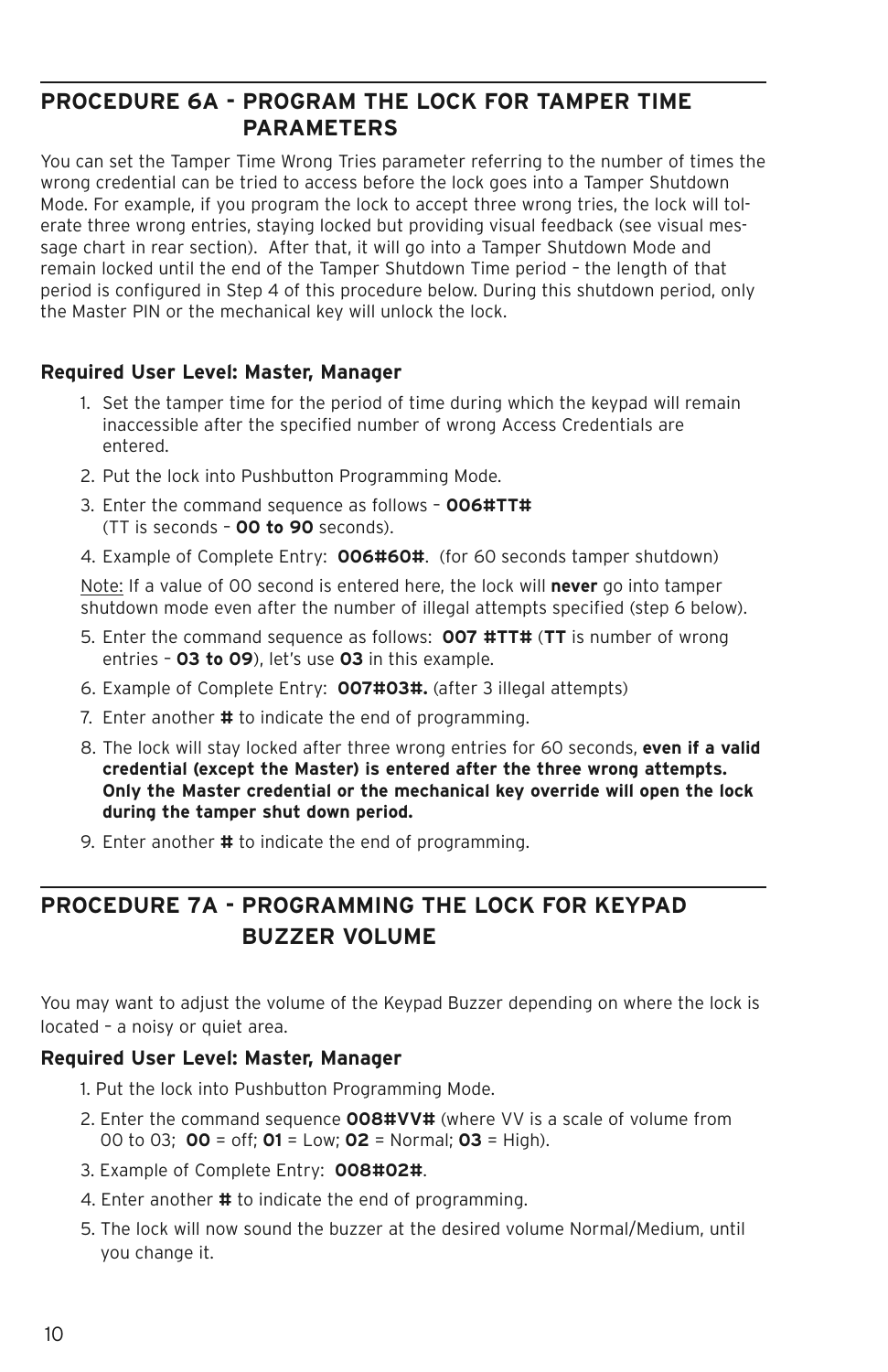### **USER - GENERAL INFORMATION**

1. Master and Manager Credentials can do two different things:

- Open the door by presenting the Access Credential without # signs.
- Put the lock into LearnLok Pushbutton Programming Mode by entering # before and after presenting their Access Credential.
- 2. Each user the Manager user, the Access user or the Access user occupies one of the available 300 locations in the user table of the lock's memory, from 001 through 300
- 3. By default, the Master user occupies user table location 000 which is reserved for the Master.
- 4. The Master and Manager users have a 15-second period to enter the entire programming key sequence, and 5 seconds between pressing each pushbutton number. If they pause longer than 5 seconds between each pushbutton pressed, or exceed the 15-second period to enter the total programming sequence, the lock:
	- aborts the current programming sequence
	- automatically exits the programming state
	- sends the user a 'Keypad Timeout' feedback message (LEDS and buzzer)

**Note: Correct errors during a command sequence.** If an invalid entry occurs, recover from the mistake by entering the (\*) key, which will clear all entries made from the beginning of the current command sequence, and will reset the 15-second time limit for entering the code. In this case, you still have 15 seconds from the first number entered to enter the whole command code sequence.

### **USER LEVELS**

Four different classifications of users can perform various operations at the lock.

**Master User** - The Master User is the top-level manager who performs the initial lock setup activities, can program all lock functions and has complete access to the locks anytime without any restrictions.

**Manager** - A Manager can open the lock and can also program all lock functions except:

- defining the Access User Code length
- modifying master user PIN
- changing date and time
- resetting lock to selected default values
- activating/de-activating global lockout mode
- adding / deleting /enabling /disabling another Manager User. The number of Managers is limited only by available user table space - 300 maximum.

**Access User** - A regular Access User has the ability to only open the lock. The number of Access Users is limited only by the available user table - 300 maximum.

**Service User** - A Service user can open the lock either one time only, or from 1 through 96 hours, or can access the lock with no expiry, depending on how s/he is enrolled in the lock. The valid period of Service's user's access time starts on the first use of her/his credential. Each (non expiring) Service User's credential is automatically deleted from the lock's memory after its period of time expires. The number of service users is limited only by the available user table space - 300 maximum.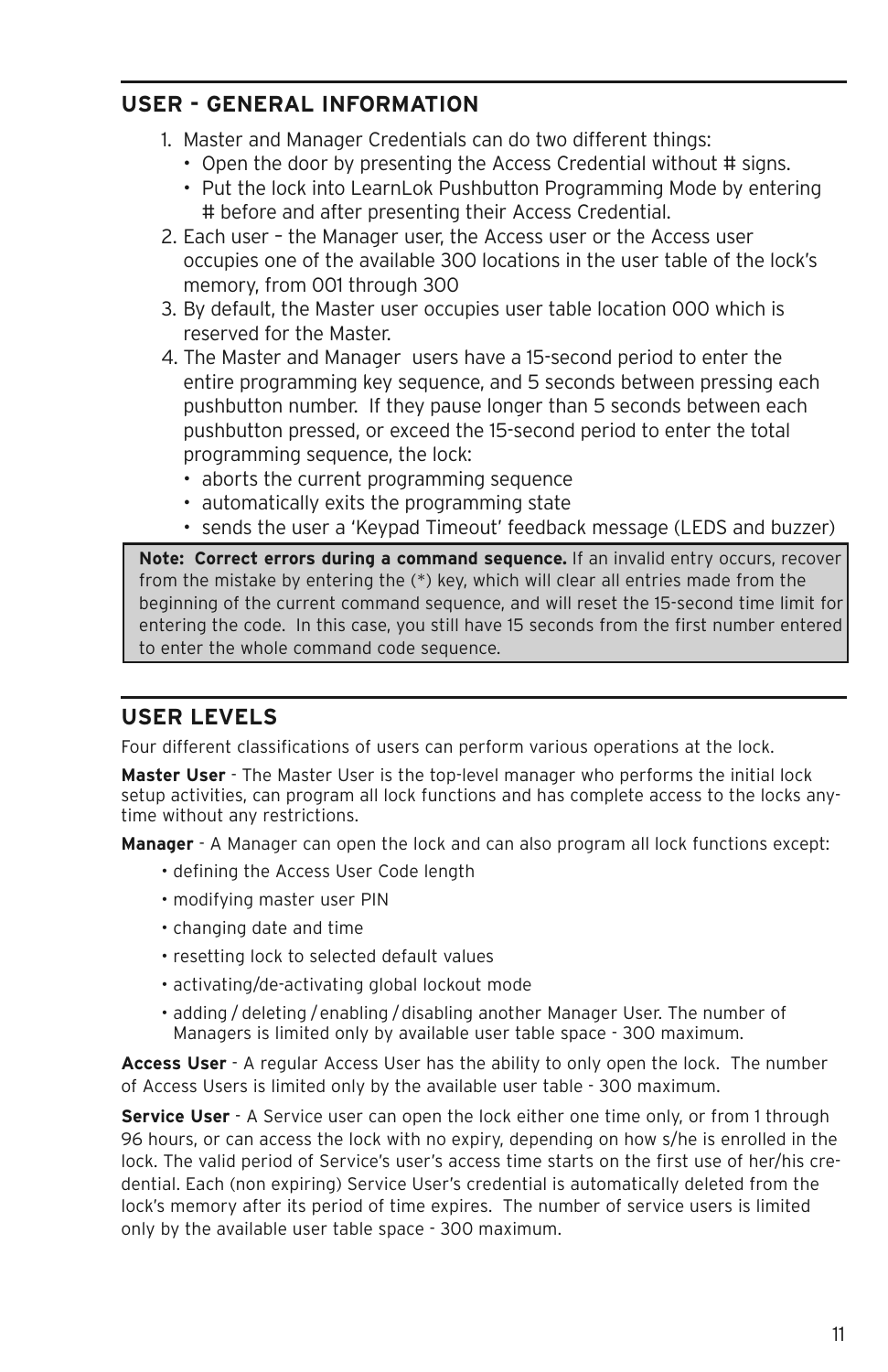[**\*M-Unit User and Guest User\* –** There can be also M-Unit (Maintenance Unit) users and Guest users in the lock, available only if the optional E-Plex FIPS software (sold separately) is used.

**Note:** The total number of users enrolled into the lock at any given time cannot exceed 300, plus the Master user. You can enroll a user mix of Access, Manager and Service users but the total aggregate of users cannot exceed 300 users.

### **USER CREDENTIALS**

Each time you add a user to give access to a door, you must program the lock at the keypad with an Access Credential for this user who may be a Manager user and/or an Access user and/or a Service user. This user access credential can be either card only, or PIN followed by card for Manager and regular Access users; and can be either card only or PIN only for Service users. The global Master user's access will always be an 8-digit PIN only. You can also easily delete the access credential for an existing user right at the lock keypad.

There are 2 types of smart cards that can be enrolled and used in the lock. These are 13.56MHz, read/write smart cards that conform to the ISO 14443A/B standard:

**(1) FIPS-201** (Federal Information Processing Standard, version 2.01) fully compliant cards issued by the U.S. government to all their agency employees and their contractors, and

**(2) DESFire (by Philips)** cards which can be used as visitor and/or temporary user cards in the lock.

When enrolling a card, the lock reads the unique FASC-N (Federal Agency Smart Credential Number) and associated data of a FIPS card; or the unique CSN (Card Serial Number) data of a DESFire card.

### **Credential to Access the Lock:**

**Credential of the Master User:** (i) PIN only access - no expiry

**Credential of a Manager User:** (i) Card only access; or, (ii) PIN & card access -> no expiry

**Credential of an Access User:** (i) Card only access; or, (ii) PIN & card access -> no expiry

**Credential of a Service User:** (i) Card only access; or, (ii) PIN only access –> with either (a) no expiry, or (b) 1 through 96 hours expiry, or (c) one time entry only ("one shot")

### **Credential to Program the Lock:**

**Programming Sequence of Master User:** #Master PIN# complete command code sequence ##

### **Programming Sequence of Manager User:**

**In Card only mode:** # present card (green LED flashes) complete command code sequence ##

**In PIN & Card mode:** # PIN # present card (green LED flashes) complete command code sequence ##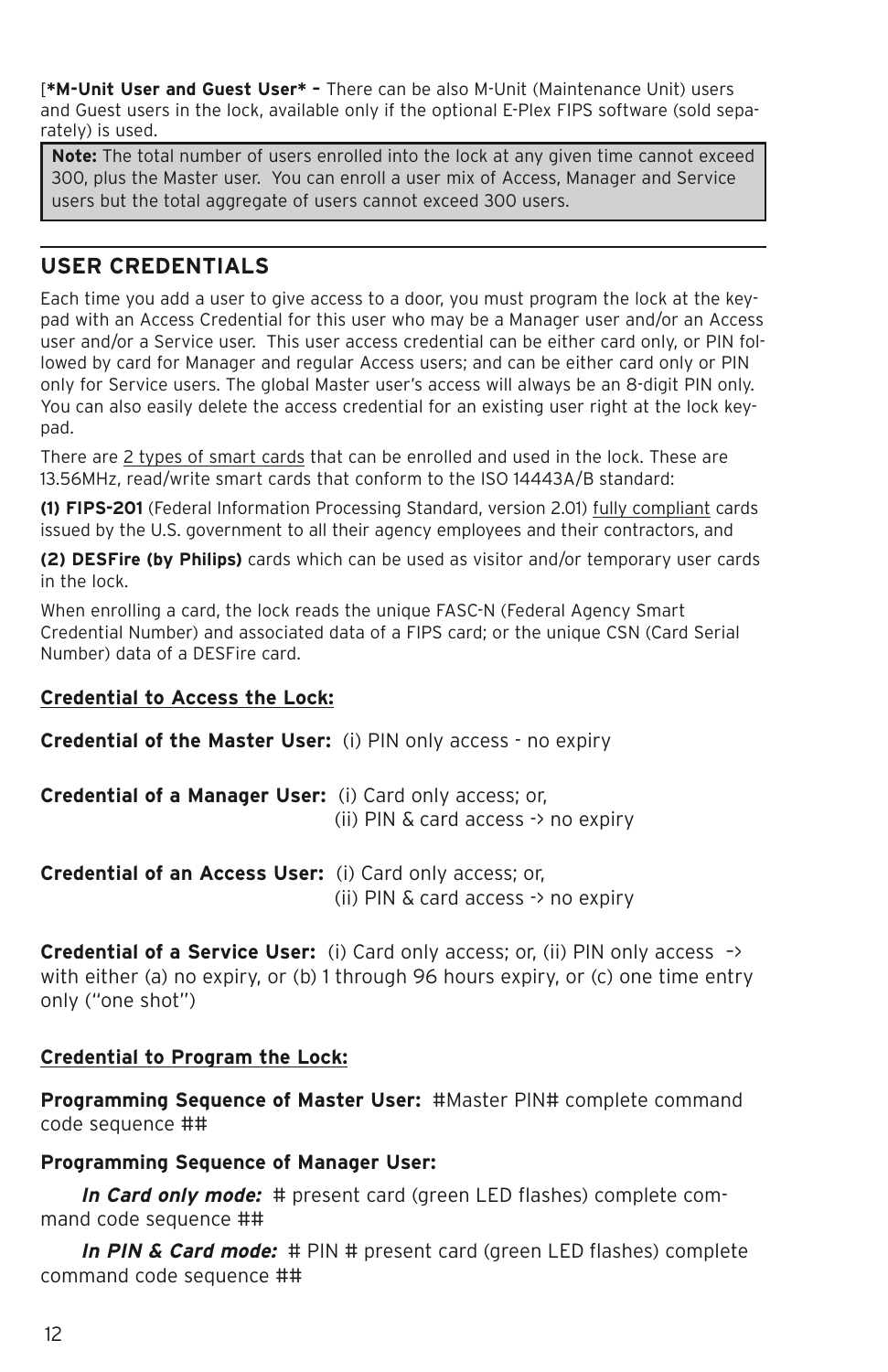**Important:** User PINs that will be used in PIN & card access mode must not have the exact same digits in the same position as the Master PIN.

The Master Code **00004992** is used as an example in the table below.

### **USER ACCESS CODES (PINs) - EXAMPLES**

| <b>Master Code</b> | <b>User Code Length</b> | <b>Sample User Codes</b> |              |
|--------------------|-------------------------|--------------------------|--------------|
|                    |                         | Acceptable               | Unacceptable |
| 00004992           | 4 digits                | 1000                     | 0000         |
|                    |                         | 0005                     |              |
|                    |                         | 1206                     |              |
|                    |                         | 0001                     |              |
| 00004992           | 5 digits                | 32000                    | 00004        |
|                    |                         | 00006                    |              |
|                    |                         | 00100                    |              |
|                    |                         | 00044                    |              |
| 00004992           | 6 digits                | 001041                   | 000049       |
|                    |                         | 000046                   |              |
|                    |                         | 400492                   |              |
|                    |                         | 000048                   |              |
| 00004992           | 7 digits                | 0005521                  | 0000499      |
|                    |                         | 2000499                  |              |
|                    |                         | 9900872                  |              |
|                    |                         | 1000892                  |              |
| 00004992           | 8 digits                | 80009765                 | 00004992     |
|                    |                         | 12006654                 |              |
|                    |                         | 00004993                 |              |
|                    |                         | 40004992                 |              |

### **PROCEDURE 1B - ADD / MODIFY AN ACCESS USER CREDENTIAL**

- A User ID location -> which can be for a regular Access user or for a Manager user or for a Service user is a 3-digit number assigned by the Master or a Manager. You should have the list of User ID Locations ready with you when programming locks to enroll (add) users in the lock.
- You should always maintain an accurate and correct list of User ID locations and users assigned to those ID locations to avoid any confusion in future if you need to either delete or de-activate these users. Please make use of the **User ID List Sample Table** at the end of this manual for proper credential maintenance of all your users in the facility.
- Note: To modify an existing user's credential, you must first delete this user from this user ID location (see **Procedure 4B**) and then add the new or different credential to this same user ID location.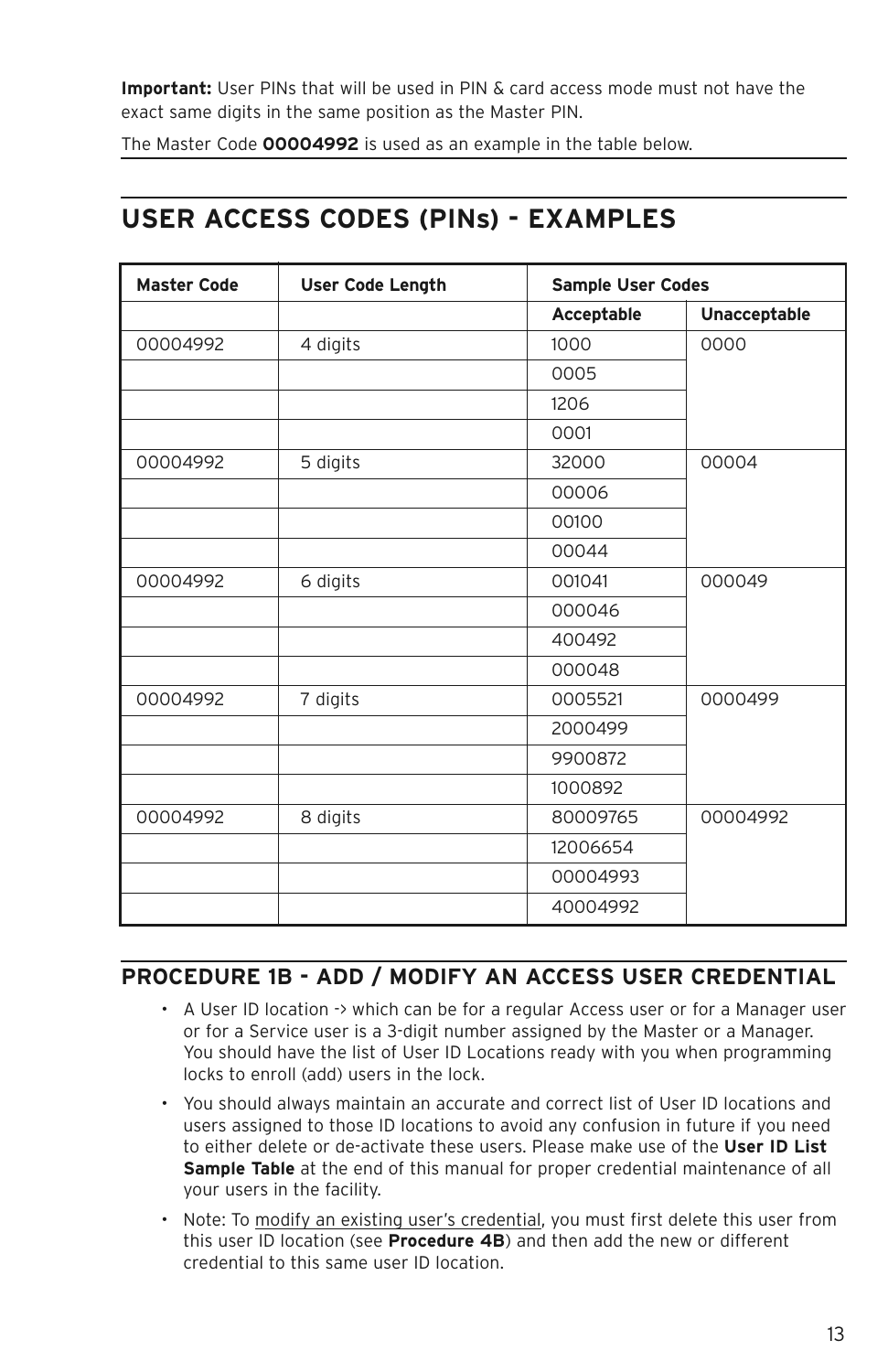#### **Required User Level: Master, Manager**

- 1. Put the lock into LearnLokTM Pushbutton Programming Mode. -> **# Master PIN (or Manager credential) #**
- 2. Enter command **100#** to add /modify a User Access Credential.
- 3. Enter the User ID location NNN followed by # **NNN#**, we use **023#** for example (Range = 001 to 300).
- 4a. Card Only Mode: After 100# 023# entry, **present this user's card** close to the (black) card reader of lock; the **green LED flashes** indicating that the card has been enrolled (added); enter **#** which confirms that this user is not assigned a PIN. You can add more cards by entering the next user's ID location (NNN#) followed by presenting this next user's card and then #; add up to 300 cards, if desired.

Enter a last # to indicate the end of the programming.

Example of Complete Entry for user ID=023:

#### **100#023# Present card # #.**

4b. PIN & Card Mode: Procedure is similar to step 4a above, but after enrolling the card you must not enter the # but continue with assigning the user's PIN (4 to 8 digits as configured initially).

Example of Complete Entry for user ID=023 and PIN=1234:

#### **100#023# Present card (no # entry here) 1234# 1234# (to re-confirm) #.**

In the first example above, this user's card will open the lock with PIN assigned (card only mode), or in the second example above, the lock will open on entering the PIN first (1234) followed by presenting the associated card (PIN & card mode).

### **PROCEDURE 2B - ADD / MODIFY A MANAGER USER CREDENTIAL**

The procedure to add a Manager user is exactly the same as adding a regular Access user (**Procedure 1B**) except for the different 3-digit command code **101** (instead of 100) usage. Also, only the Master user can add, delete etc, of the Manager users.

#### **Required User Level: Master**

- 1. Put the lock into "LearnLok" Pushbutton Programming Mode -> **# Master PIN #**
- 2. Enter command **101#** to add /modify a Manager User's ccess Credential
- 3. Enter the User ID location NNN followed by #: **NNN#;** we will use 015# for example (Range = 001 to 300)
- 4a. Card Only Mode: After 101# 015# entry, **present this Managers card** close to the (black) card reader of the lock; the **green LED flashes** indicating that the card has been enrolled (added); enter # which confirms that this manager user is not assigned a PIN. You can add more cards by entering the next user's ID location (NNN#) followed by presenting this next manager user's card and then #; add up to 300 cards, if desired.

Enter a last # to indicate the end of programming.

Example of Complete Entry for manager user ID=015

### **101# 015# Present card # #.**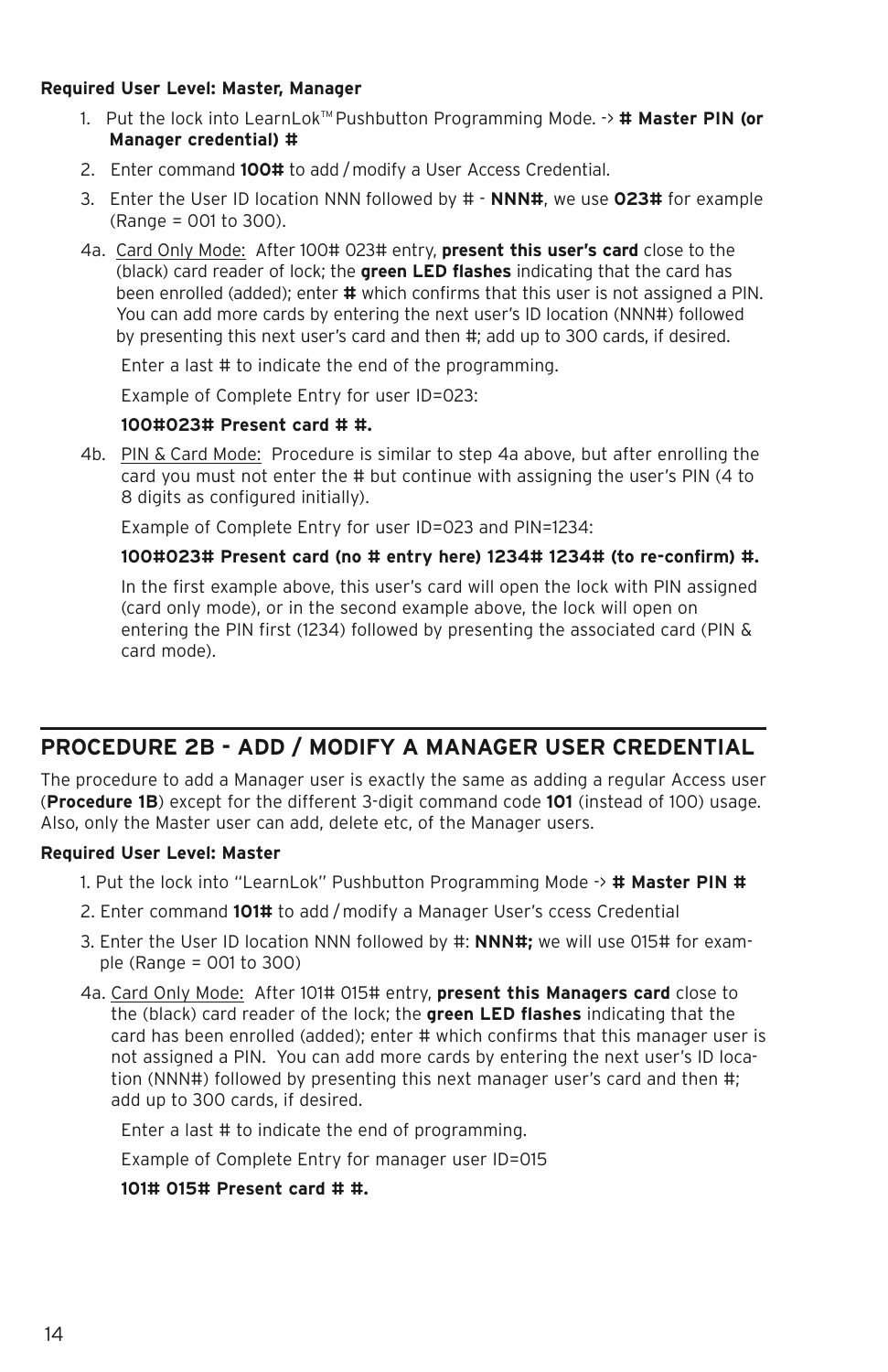4b. Pin & Card Mode: Procedure is similar to step 4a above, but after enrolling the card you must not enter the # but continue with assigning the user's PIN (4 to 8 digits as configured initially).

Example of Complete Entry for Manager user ID=015 and PIN=9876:

#### **101# 015# Present card (no # entry here) 9876# 9876# (to re-confirm) #.**

In the above examples, this Manager user's card will open the lock if no PIN was assigned (card only mode), or the lock will open on entering the PIN first (9876) followed by presenting the associated card (PIN & Card mode).

5. The Manager User can also **program the lock at the lock keypad** like the Master user by putting the lock in LearnLok pushbutton programming mode as shown below.

#### Card only Manager:

**# Present Manager's card (no # key entry after) 3-digit command code #**

**Continue** with other desire program input sequence

**End** with the last # key to exit programming mode.

#### PIN & Card Manager:

#### **# Manager's PIN # Present Manager's card (no # key entry after) 3-digit command code #**

**Continue** with other desired program input sequence

**End** with the last # key to exit programming mode.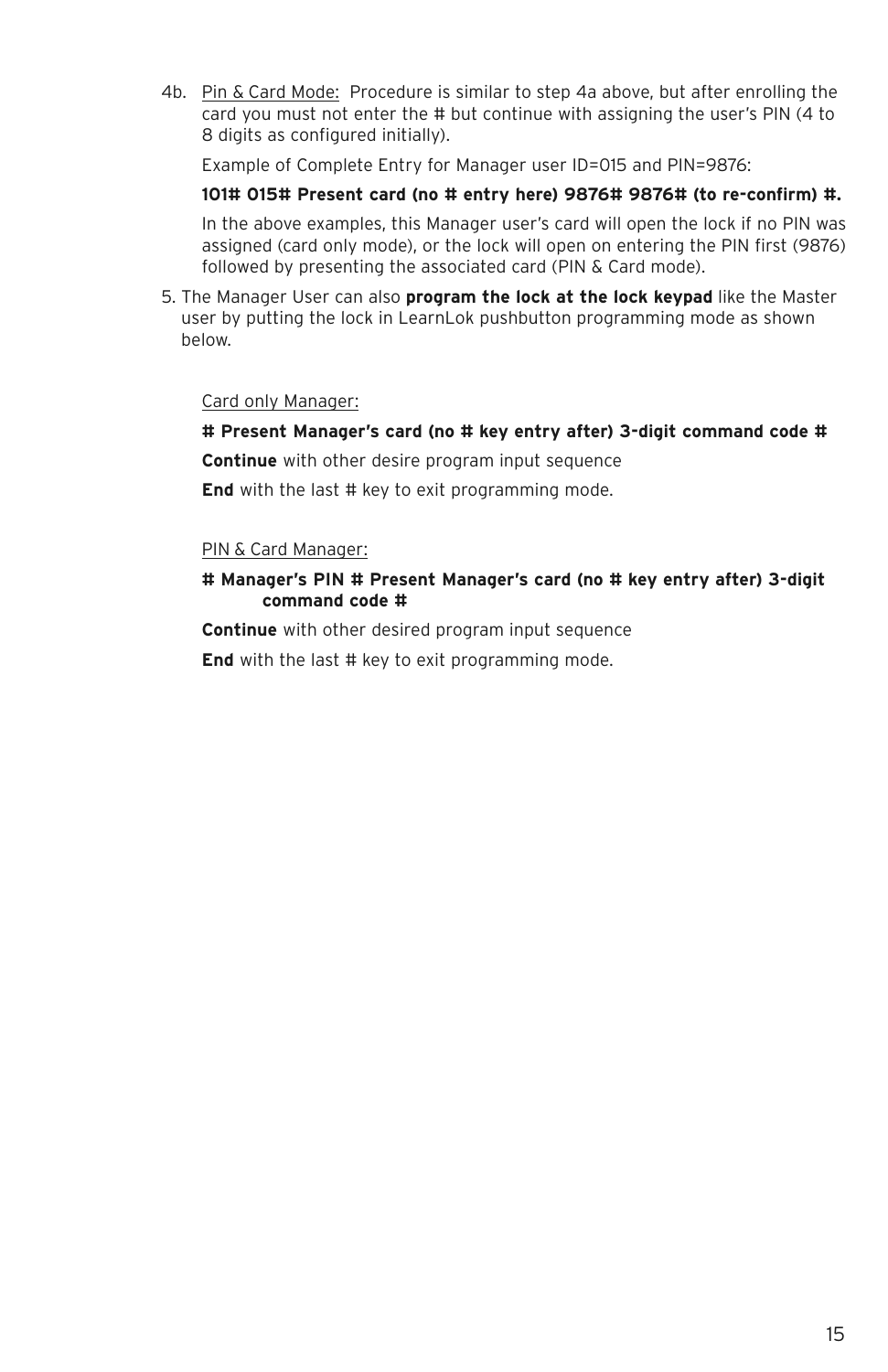### **PROCEDURE 3B - ADD / MODIFY A SERVICE USER CREDENTIAL**

A Service User is any person who needs access to the lock for a limited time period in order to perform a service, such as painting or repairs to the room or area. A Service User's access credential is either card only or PIN only (there is no PIN & card option). Typically a Service user's credential can be valid for either, one time use only ("one shot" entry), or from 1 through 96 hours expiry use. Additionally, you can assign "super" Service users whose credentials will never expire until you delete them from the lock.

### **Required User Level: Master, Manager**

- 1. Put the lock into "LearnLok" Pushbutton Programming Mode -> **# Master PIN (or Manager credential) #**
- 2. Enter Command **102#** to add /modify a Service User's access credential.
- 3. Enter the Service User ID location NNN followed by #, **NNN#**; we will use 125# for example (Range  $=$  001 to 300).
- 4. (Card only mode): After 102# 125# entry, present this Service user's card to enroll and follow this up with entering the expiry time -> either one shot (00), or 1 through 96 hours (01 through 96), or no expiry (99)

Example of Complete Entry for Service user ID=125 with one shot expiry:

#### **102# 125# Present card # 00# #.**

Example of Complete Entry for Service user ID=125 with expiry of 12 hours:

#### **102# 125# Present card # 12# #.**

Example of Complete Entry for Service user ID=125 with no expiry:

#### **102# 125# Present card # 99# #.**

5. (PIN only mode): After 102# 125# entry, enter the Service user's PIN (we will use 7777 in this example) twice, the second time is for re-confirmation and finally enter the expiry time -> either one shot (00), or 1 through 96 hours (01 through 96), or no expiry (99)

Example of Complete Entry for Service user ID=125 with one shot expiry:

#### **102# 125# 7777# 7777# 00# #.**

Example of Complete Entry for Service user ID=125 with expiry of 12 hours:

#### **102# 125# 7777# 7777# 12# #.**

Example of Complete Entry for Service user ID=125 with no expiry:

#### **102# 125# 7777# 7777# 99# #.**

Note: In the first two above examples, the Service User's Access credential will work in that door for the programmed period from the time the Service user enters her/his credential the first time. In the third example, it will never expire (till it is deleted by the master or manager).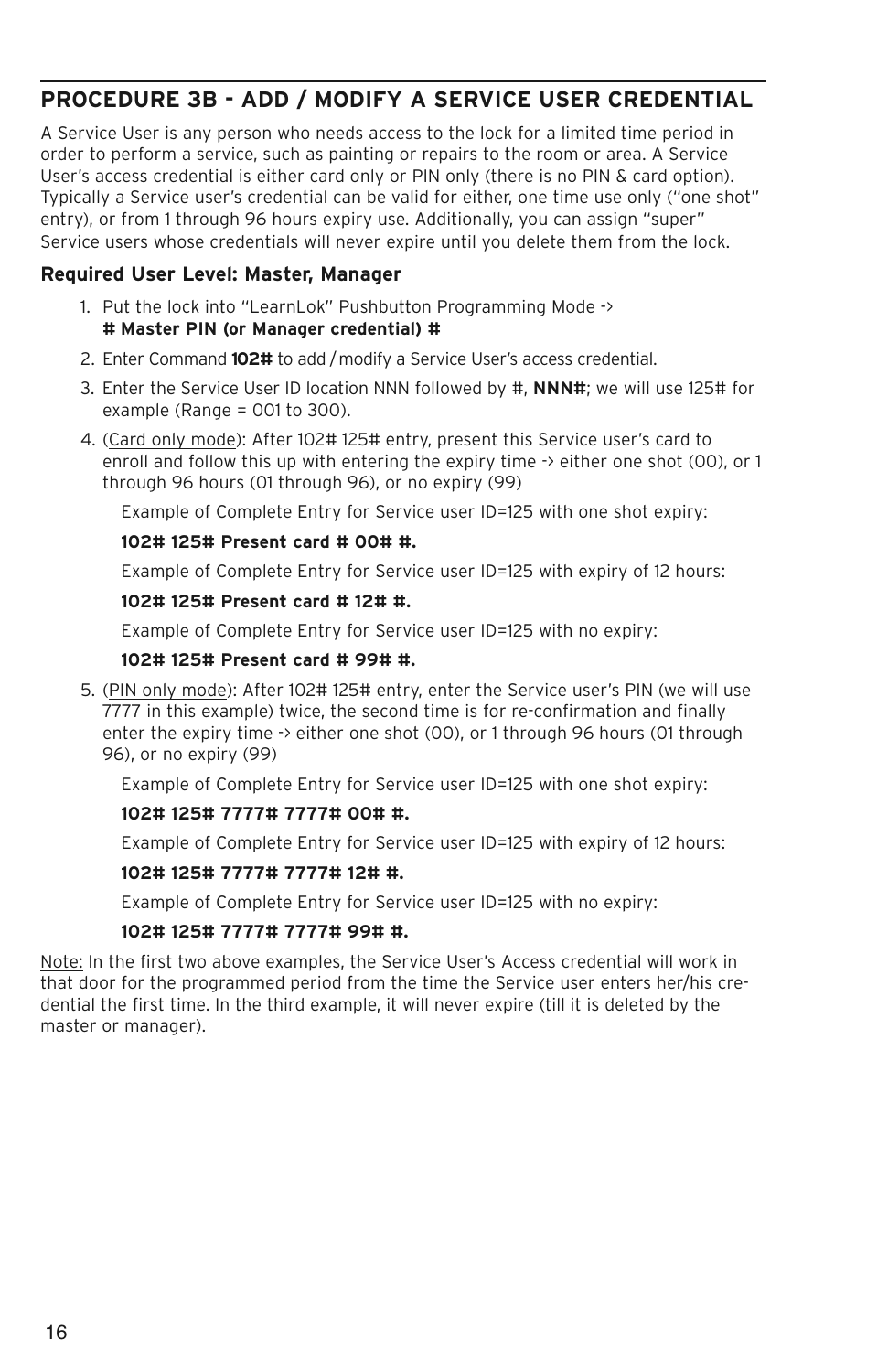### **PROCEDURE 4B - DELETE ACCESS USER CREDENTIALS**

Access User credentials should be deleted from the lock if no longer needed since there is no expiry. This also frees this ID location to be assigned to another user. Credentials that may be needed sometime in the future should be just de-activated rather than deleted (see **Procedure 13B**).

### **Required User Level: Master, Manager**

- 1. Put the lock into Pushbutton Programming Mode -> **# Master PIN (or Manager credential) #**
- 2. Enter Command **200#** to delete an Access User Credential whether it is card only credential or PIN & card credential; you do not need this person's card and/or the PIN to delete.
- 3. Enter the Access User ID location **NNN#**, where **NNN** is the specific User ID location from 001 – 300; we will use the ID location 023 in this example.

Enter a last **#** to indicate the end of programming.

Example of Complete Entry for user ID=023: **200# 023# #.**

Now this user's credential will not work in the lock anymore. This allows you to assign another user to this deleted User ID location if you wish.

### **PROCEDURE 5B - DELETE MANAGER USER CREDENTIALS**

Manager User credentials should be deleted from the lock if no longer needed since there is no expiry. This frees this ID location to be assigned to another user. Credentials that may be needed again sometime in the future should be just de-activated rather than deleted (see **Procedure 14B**).

### **Required User Level: Master**

- 1. Put the lock into Pushbutton Programming Mode -> **# Master PIN #**
- 2. Enter Command **201#** to delete a Manager User Credential whether it is card only credential or PIN & card credential; you do not need this person's card and/or the PIN to delete.
- 3. Enter the Manager User ID location **NNN#**, where **NNN** is the specific User ID location from 001 – 300; we will use the ID location 015 in this example.

Enter a last # to indicate the end of programming.

Example of Complete Entry for user ID=015:

#### **201# 015# #**.

Now this user's credential will not work in the lock anymore. This allows you to assign another user to this deleted User ID location if you wish.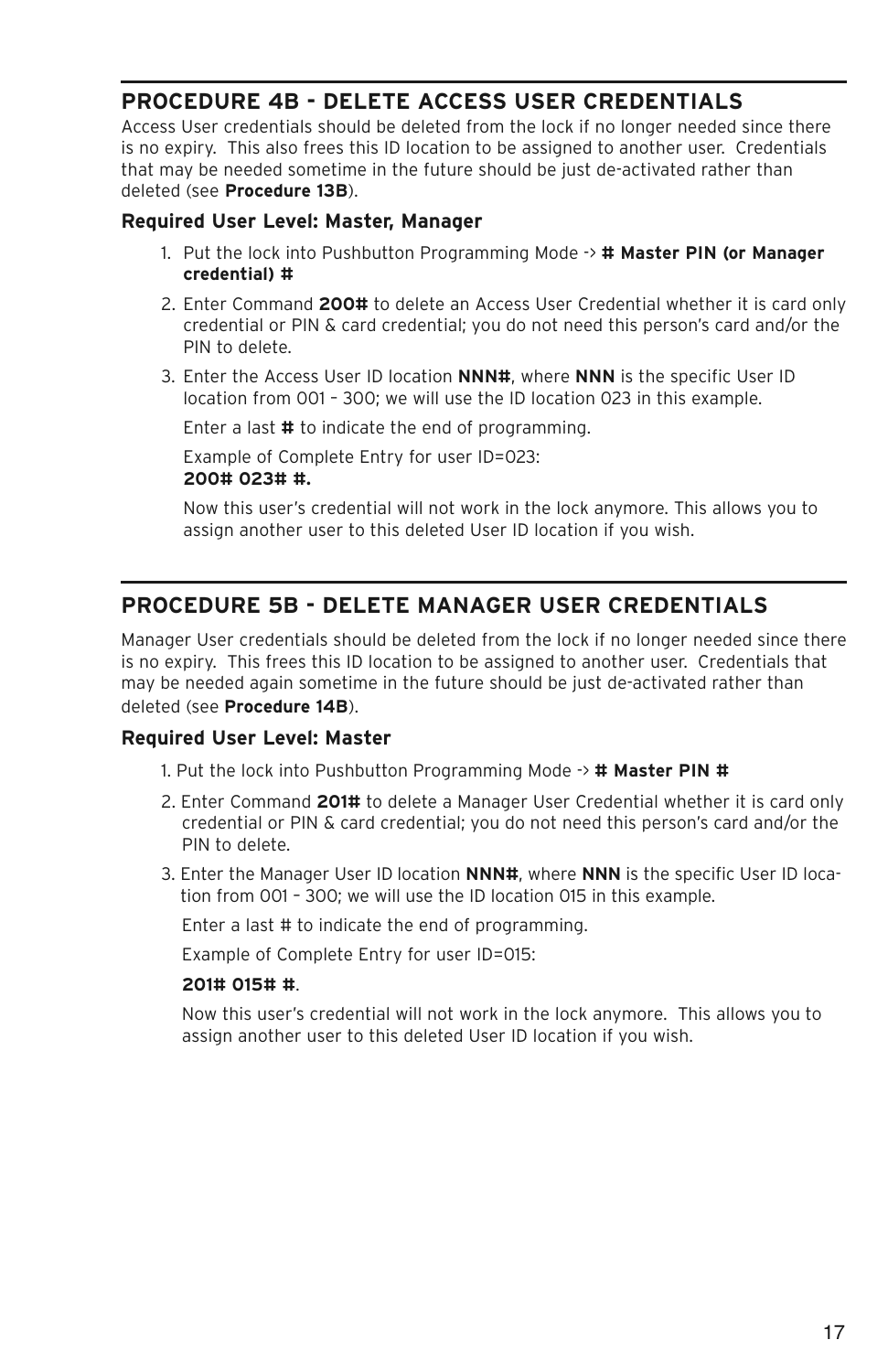### **PROCEDURE 6B - DELETE SERVICE USER CREDENTIALS**

A Service user's Access Credential credential is automatically deleted from the lock at the end of its specified expiry time -> one time entry or from 1 through 96 hours. However, you must use this procedure if you want to delete the Service user's credential earlier than the specified expiry time. For the "super" Service user(s), you must delete the credential if need be since it does not expire. The "one shot" Service user's access credential will expire automatically after it is used once.

### **Required User Level: Master, Manager**

- 1. Put the lock into Pushbutton Programming Mode -> **# Master PIN (or Manager credential) #**
- 2. Enter Command **202#** to delete a Service User credential if it has not expired already; you do not need this person's credential to delete.
- 3. Enter the Service User ID location **NNN#**, where **NNN** is the specific User ID location from 001 - 300; we will use the ID location 125 in this example.

Enter a last # to indicate the end of programming.

Example of Complete Entry for user ID=125:

#### **202# 125# #**.

Now this user's credential will not work in the lock anymore. This allows you to assign another user to this deleted User ID location if you wish.

### **PROCEDURE 7B - DELETE ALL USER CREDENTIALS EXCEPT MASTER & MANAGER(S)**

All credentials may be deleted together if you are changing everything because of, for example, suspected theft of credentials. **\*Warning\*:** be sure that you want to do this, because manually re-enrolling hundreds of credentials for all the users again will be time consuming at the lock keypad.

### **Required User Level: Master, Manager**

- 1. Put the lock into Pushbutton Programming Mode -> **# Master PIN (or Manager credential) #**
- 2. Enter Command **299#** to delete all users except the Master and the Managers.

Enter a last **#** to indicate the end of programming.

Example of Complete Entry:

### **299# #.**

You have now deleted all regular Access and Service user credentials, allowing you to re-assign those deleted credentials to the same or new users.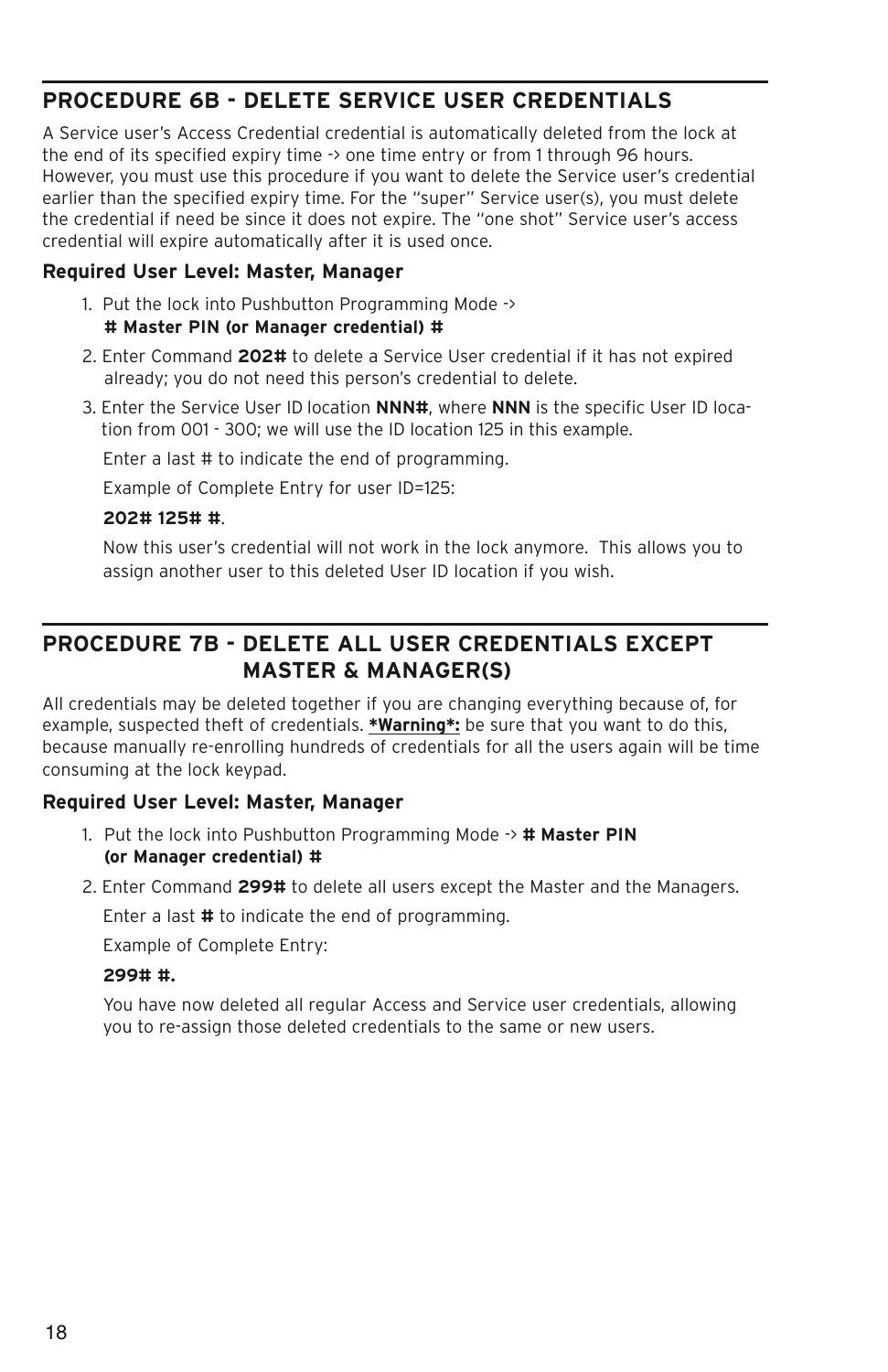### **PROCEDURE 8B - ACTIVATE ACCESS USER CREDENTIALS**

A User credential should be re-activated if it had been de-activated earlier – for instance during a user's vacation. Any user's credential that was inactive but is needed to be back in service again can be easily re-activated as described in this procedure.

### **Required User Level: Master, Manager**

- 1. Put the lock into "LearnLokTM " Pushbutton Programming Mode -> **# Master PIN #**
- 2. Enter Command **300#** to re-activate an Access user's credential; you do not need this person's PIN and/or card to do this.
- 3. Enter this user's ID location (001 through 300); we will use the ID location 023 in this example.

Enter a last # to indicate the end of programming.

Example of Complete Entry for user ID=023:

#### **300# 023# #**.

You have now activated this Access user's credential which was temporarily de-activated.

### **PROCEDURE 9B - ACTIVATE MANAGER USER CREDENTIAL**

A Manager user's credential should be re-activated if it had been de-activated earlier the procedure is very similar to the above procedure of activating an Access user.

#### **Required User Level: Master**

- 1. Put the lock into Pushbutton Programming Mode -> **# Master PIN #**
- 2. Enter Command **301#** to re-activate a Manager user's credential; you do not need this person's PIN and/or card to do this.
- 3. Enter this user's ID location (001 through 300); we will use the ID location 015 in this example.

Enter a last # to indicate the end of programming.

Example of Complete Entry for user ID=015:

#### **301# 015# #**.

You have now activated this Manager user's credential which was temporarily de-activated.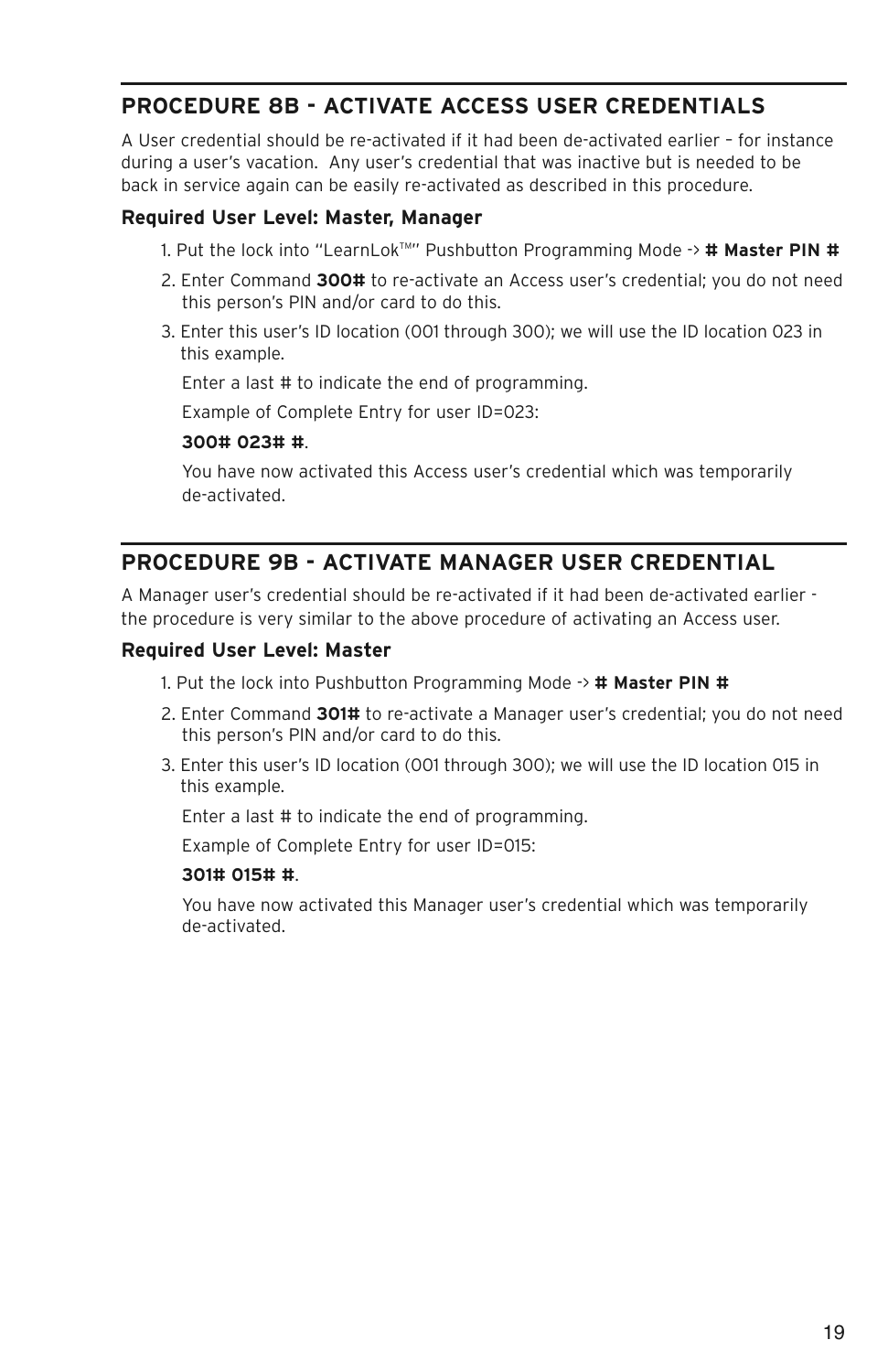### **PROCEDURE 10B - ACTIVATE SERVICE USER CREDENTIAL**

A Service user's credential should be re-activated if it had been de-activated earlier - the procedure is very similar to the above procedure of activating an Manager or Access user.

### **Required User Level: Master**

- 1. Put the lock into Pushbutton Programming Mode -> **# Master PIN (or Manager credential) #**
- 2. Enter Command **302#** to re-activate a Service user's credential; you do not need this person's PIN and/or card to do this.
- 3. Enter this user's ID location (001 through 300); we will use the ID location 125 in this example.

Enter a last # to indicate the end of programming.

Example of Complete Entry for user ID=125:

#### **302#125# #**.

You have now activated this Service user's credential which was temporarily de-activated.

### **PROCEDURE 11B - ACTIVATE ALL USER CREDENTIALS**

You will need to re-activate all regular Access and Service users if you had de-activated them earlier as described in **Procedure 16B** temporarily - after a lockout or a strike, for example. After this procedure is executed, all these users will have access to the lock again.

### **Required User Level: Master, Manager**

- 1. Put the lock into Pushbutton Programming Mode -> **# Master PIN (or Manager credential) #**
- 2. Enter Command **398#** to re-activate all Access and Service users.

Enter a last # to indicate the end of programming.

Example of Complete Entry:

**398# #.**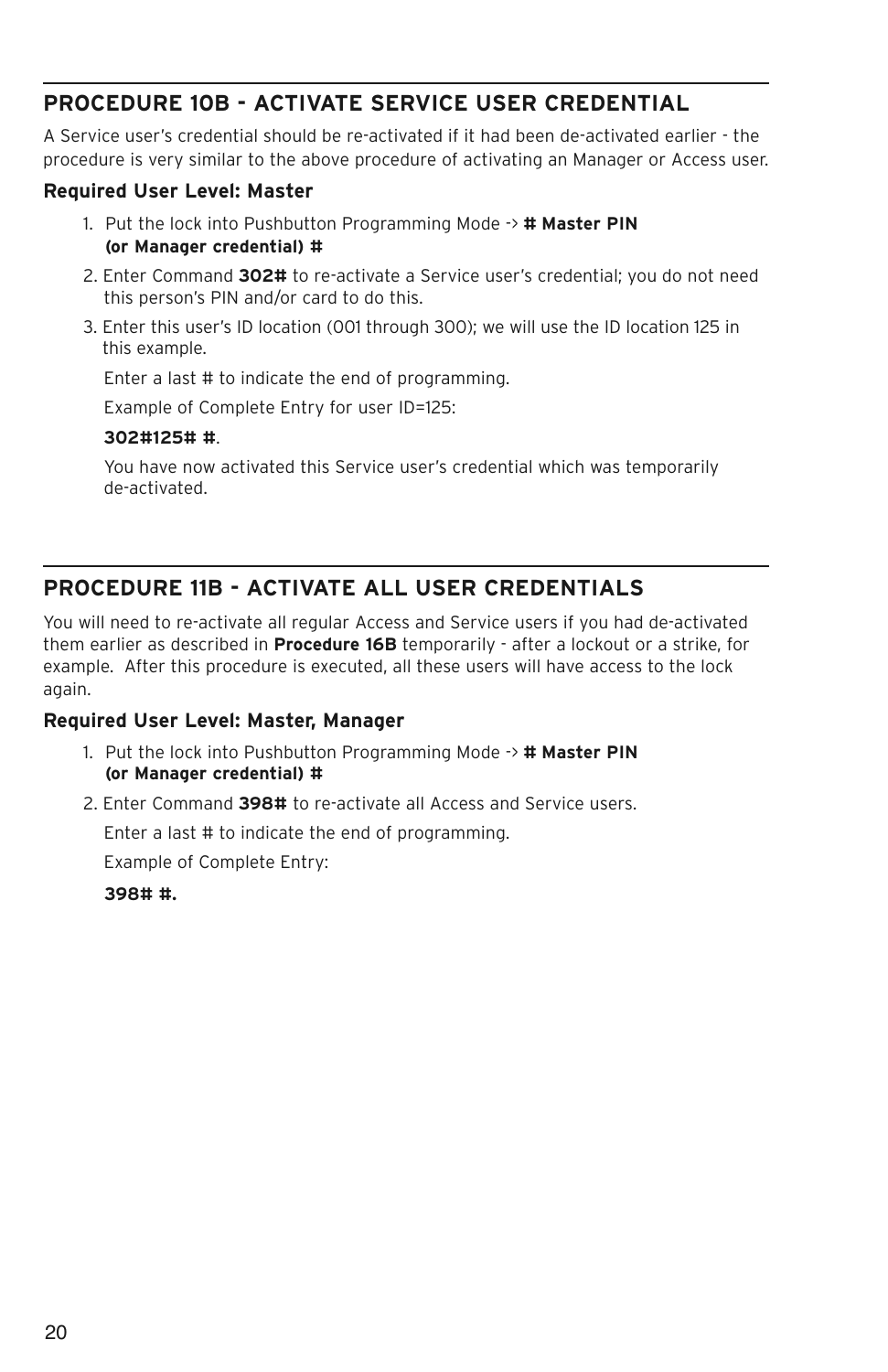### **PROCEDURE 12B - ACTIVATE / DE-ACTIVATE PASSAGE MODE**

Let's assume that you had already programmed a default duration for a door to remain in Passage Mode as per **Procedure 5A, Program the Duration of the Passage Mode Period**. The **Procedure 12B,** on the other hand, shows you how to activate the Passage Mode so that the lock is in free passage and no credential is required to gain entry during the duration set in **Procedure 5A**.

If your set passage duration is 6 hours for example, and you activate the Passage Mode at 1:00, it will automatically re-lock at 7:00. The lock can be taken in and out of Passage Mode multiple times during the six hour period but it will still automatically re-lock after six hours from the original starting period. This ensures that a lock will never remain in free Passage Mode beyond the programmed time period of 1 to 24 hours.

### **Required User Level: Master, Manager**

- 1. Put the lock into Pushbutton Programming Mode -> **# Master PIN (or Manager credential) #**
- 2. Enter Command **399#** to re-activate all Access and Service users.
- 3. Enter **1#** to activate Passage Mode (or, **0#** to de-activate Passage Mode).
- 4. Example of Complete Entry to activate Passage Mode

#### **399# 1# #**

5. Example of Complete Entry to de-activate Passage Mode if free passage was still active:

**399#0# #**

### **PROCEDURE 13B - DE-ACTIVATE ACCESS USER CREDENTIALS**

An Access user's credential can be de-activated (rather than deleted) if required, for example during her/his vacation temporarily; or return, can then be easily re-activated as described in **Procedure 8B.**

### **Required User Level: Master, Manager**

- 1. Put the lock into Pushbutton Programming Mode -> **# Master PIN (or Manager credential) #**
- 2. Enter Command **400#** to de-activate an Access user's credential; you do not need this person's PIN and/or card to do this.
- 3. Enter this user's ID location (001 through 300); we will use the ID location 023 in this example.

Enter a last # to indicate the end of programming.

Example of Complete Entry for user ID=023:

#### **400# 023# #**

You have now temporarily de-activated this Access user's credential.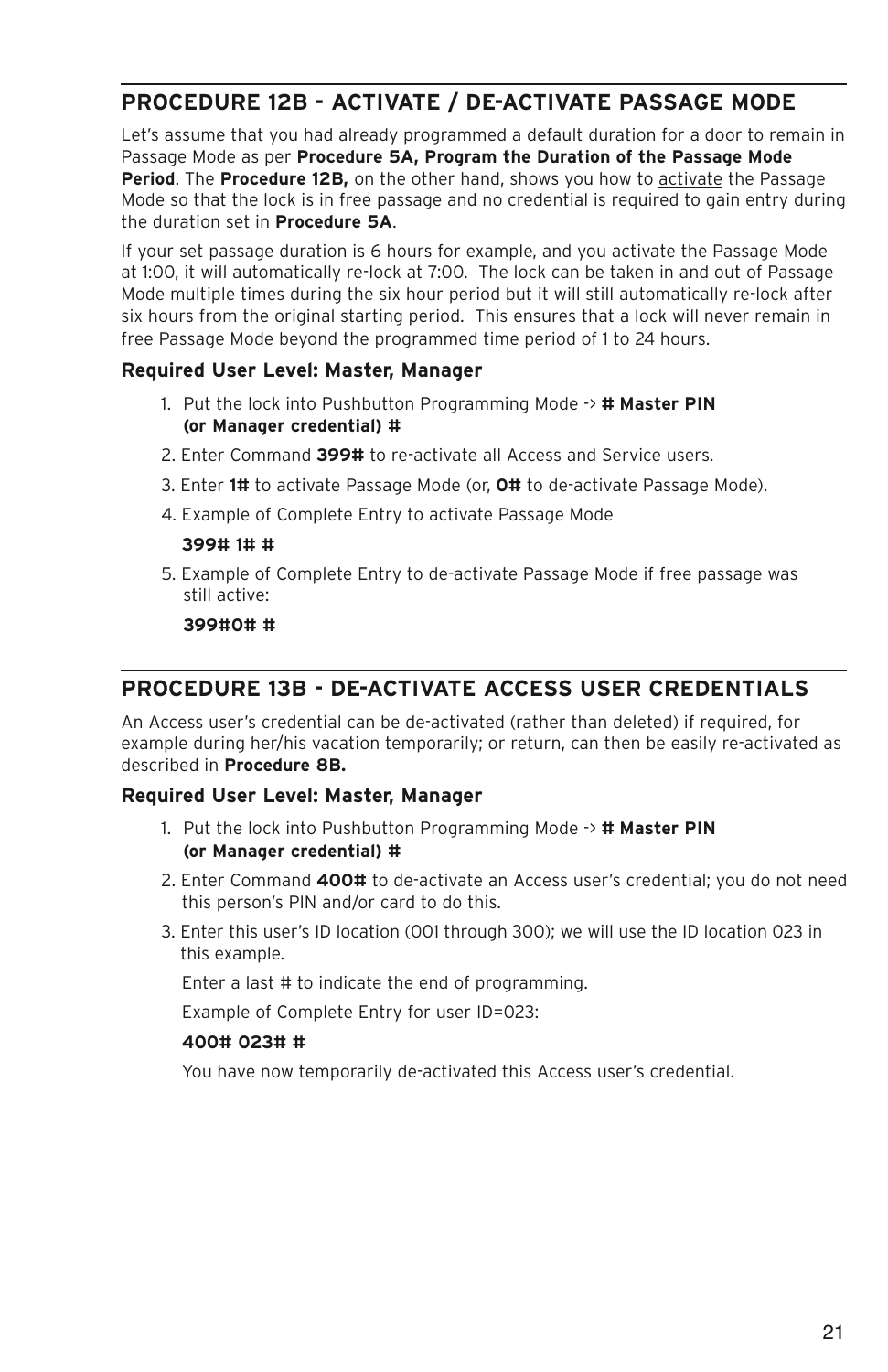### **PROCEDURE 14B - DE-ACTIVATE MANAGER USER CREDENTIALS**

A Manager user's credential can be de-activated (rather than deleted) if required, for example during her/his vacation temporarily; on return, can then be easily reactivated as described in **Procedure 9B**.

#### **Required User Level: Master**

- 1. Put the lock into Pushbutton Programming Mode -> **# Master PIN #**
- 2. Enter Command **401#** to de-activate a Manager user's credential; you do not need this person's PIN and/or card to do this.
- 3. Enter this user's ID location (001 through 300); we will use the ID location 015 in this example.

Enter a last # to indicate the end of programming.

Example of Complete Entry for user ID=015:

#### **401# 015# #**

You have now temporarily de-activated this Manager user's credential.

### **PROCEDURE 15B - DE-ACTIVATE SERVICE USER CREDENTIALS**

A Service user's credential if it had not expired, can be de-activated (rather than deleted) if required, for example during her/his vacation temporarily; on return, can then be easily reactivated as described in **Procedure 10B**.

#### **Required User Level: Master, Manager**

- 1. Put the lock into Pushbutton Programming Mode -> **# Master PIN (or Manager credential) #**
- 2. Enter Command **402#** to de-activate a Manager user's credential; you do not need this person's PIN and/or card to do this.
- 3. Enter this user's ID location (001 through 300); we will use the ID location 125 in this example.

Enter a last # to indicate the end of programming.

Example of Complete Entry for user ID=125:

#### **402# 125# #**

You have now temporarily de-activated this Service user's credential (PIN).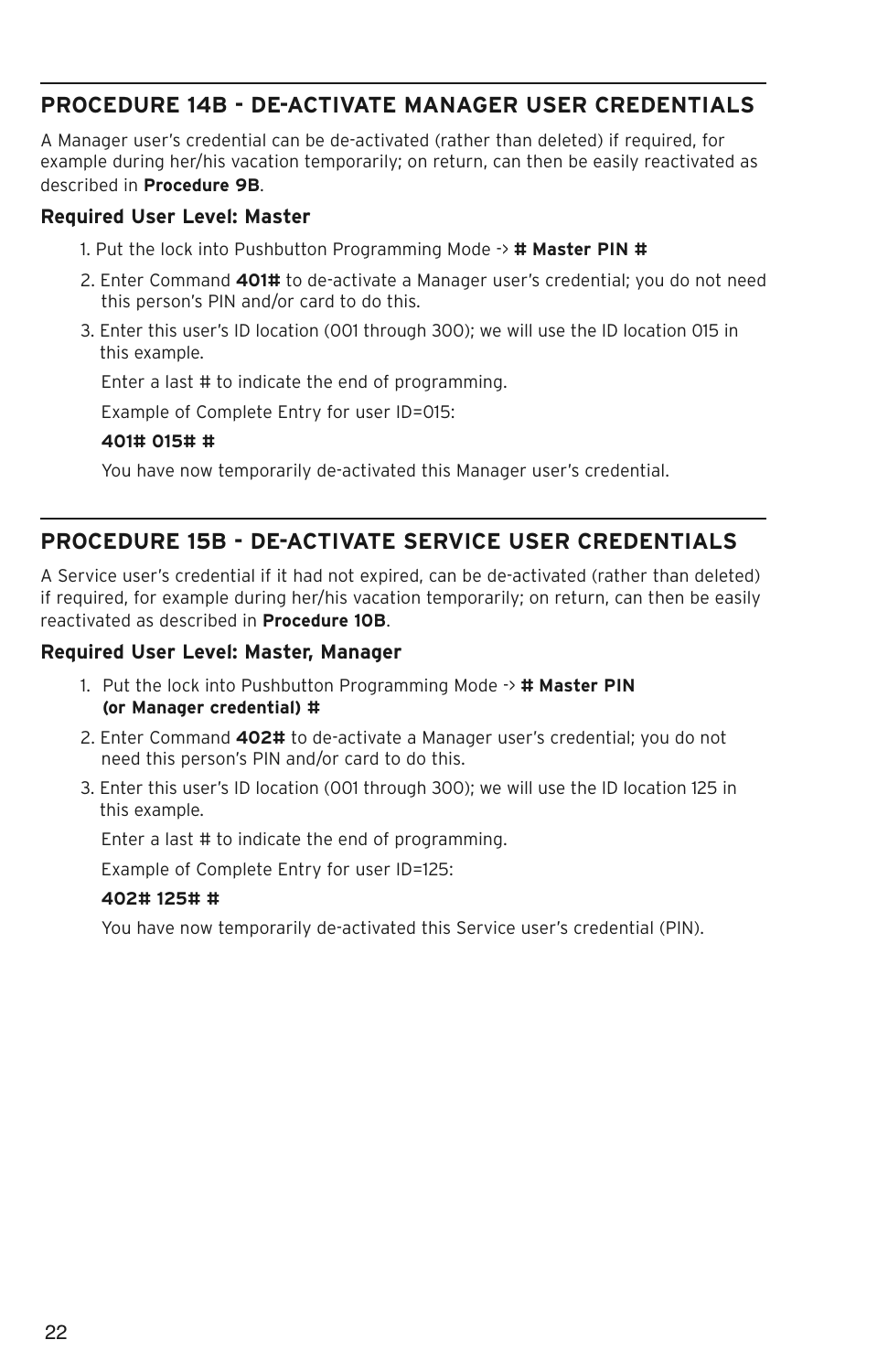### **PROCEDURE 16B - DE-ACTIVATE ALL USER CREDENTIALS EXCEPT MASTER AND MANAGER(S)**

You may want to de-activate all regular Access and Service users temporarily rather than deleting them permanently - after a lockout or a strike, for example. After this procedure is executed, all these users will have no access to the lock until they are re-activated as described in **Procedure 11B**.

### **Required User Level: Master, Manager**

- 1. Put the lock into Pushbutton Programming Mode -> **# Master PIN (or Manager credential) #**
- 2. Enter Command **498#** to de-activate all Access and Service users.

Enter a last # to indicate the end of programming.

Example of Complete Entry:

**498# #**

### **PROCEDURE 17B - ACTIVATE/DE-ACTIVATE LOCKOUT MODE**

The Master user (and only the Master) can perform a global lockout if required, for example during a strike or fire, etc. At times like this you do not want anyone to return to work and so you should perform a global lockout temporarily. The following procedure can either deactivate & re-activate all user credentials including the managers (but not the Master user) temporarily.

### **Required User Level: Master**

- 1. Put the lock into Pushbutton Programming Mode -> **# Master PIN #**
- 2. Enter Command **499#** to de-activate all users.
- 3. Enter **1#** to activate the Global Lockout Mode (or, **0#** to de-activate Lockout Mode).
- 4. Example of Complete Entry to activate Lockout Mode:

### **499# 1# #**

5. Example of Complete Entry to de-activate Lockout Mode if Lockout was still in effect:

**499# 0# #**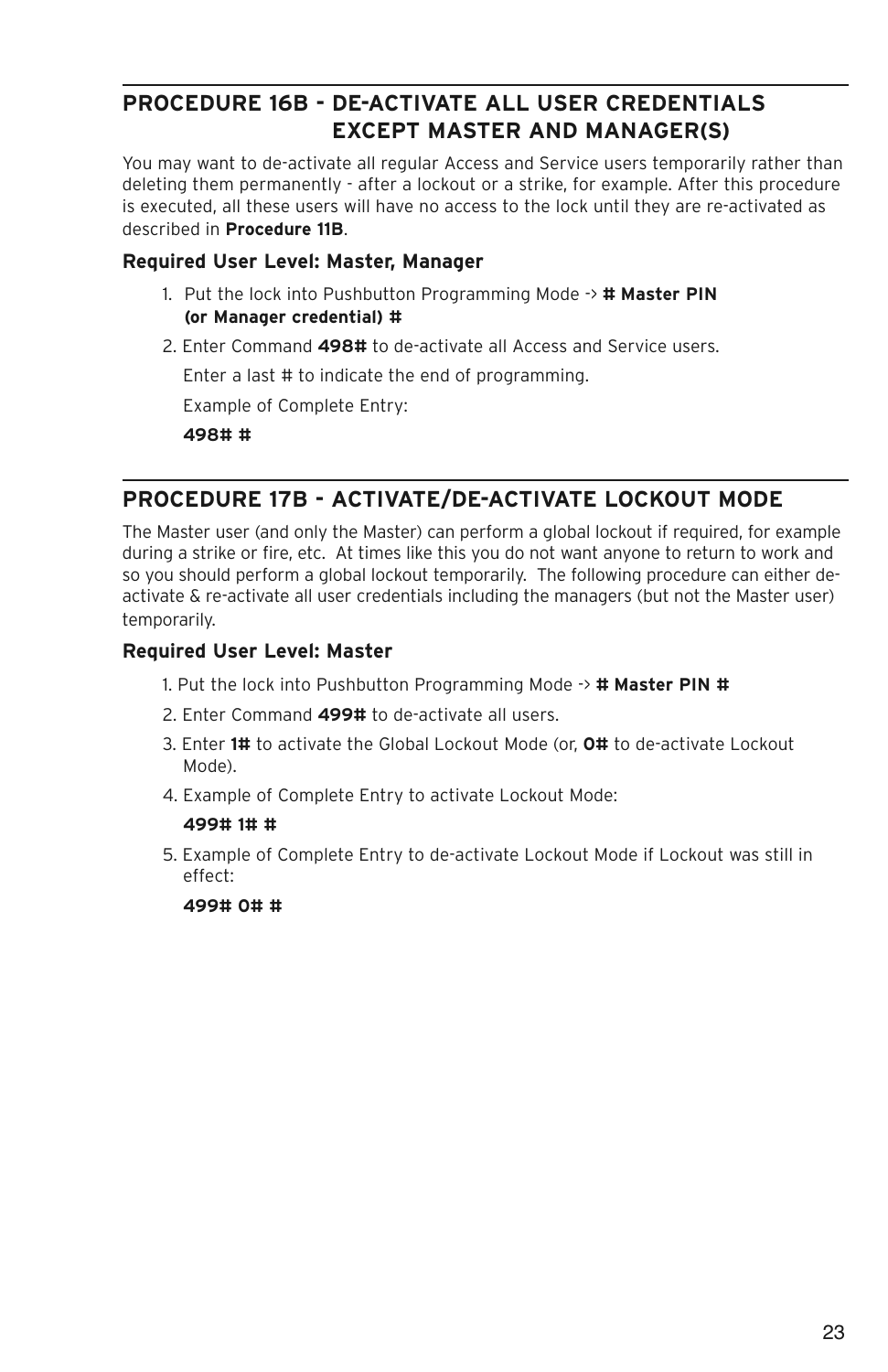### **PROCEDURE 18B - PERFORM MANUAL DIAGNOSTICS**

Use the Diagnostic command code to perform manual diagnostics of the lock to verify proper operations of the lock's electronic circuit including the green LED, red LED, buzzer and the twelve keypad/pushbuttons - 0 through 9, \* and # keys.

### **Required User Level: Master, Manager**

- 1. Put the lock into Pushbutton Programming Mode -> **# Master PIN (or Manager credential) #**
- 2. Enter Command **500#** for Diagnostics.

You will see a green LED and hear a high beep, followed by a red LED and a low beep to indicate that the LEDs and the buzzer's circuits are working properly.

Enter **1234567890\*#**, in that order exactly, to test each pushbutton's electronic circuitry. If every pushbutton's electronics is working correctly, you will see a green LED and hear a normal beep for each pushbutton that is pressed; this indicates successful test.

3. Enter a last # to indicate the end of testing/diagnostics.

Example of Complete Entry:

### **500# 1234567890\*##**

- 4. If you see a red LED at any time you are pressing a pushbutton, in Step 2 (or 3) above, or at the end of the sequence, there could be a problem with the pushbutton electronics.
- 5. Try the Diagnostics again as shown in Step 3 above.

**Important:** If you still see the red LED and/or hear the low beep, the lock has a problem. Contact Kaba's technical support at 800-849-TECH(8324) Option 5 to help diagnose and fix the problem.

### **BATTERY LIFE AND REPLACEMENT**

The E-Plex Lock uses 4 "AA" alkaline (only) batteries. A variety of factors such as the shelf life, number of lock openings per day, if the users have been accessing the lock in card only mode or PIN and card mode, the environment, battery brand, lock settings etc., will determine how long your lock will operate on a set of batteries. In average conditions, a set of 4AA alkaline batteries can last up to 60,000 openings.

A Low Battery condition is identified by a flash of both red and green LEDs when a valid access credential is entered/presented and the lock will still give access. During the low battery state, the lock can continue operating another 500+ openings. However, it is strongly recommended that all four alkaline batteries in the pack should be replaced as soon as possible. This is especially true in winter when the temperatures go down very low and the battery low duration is considerably shortened.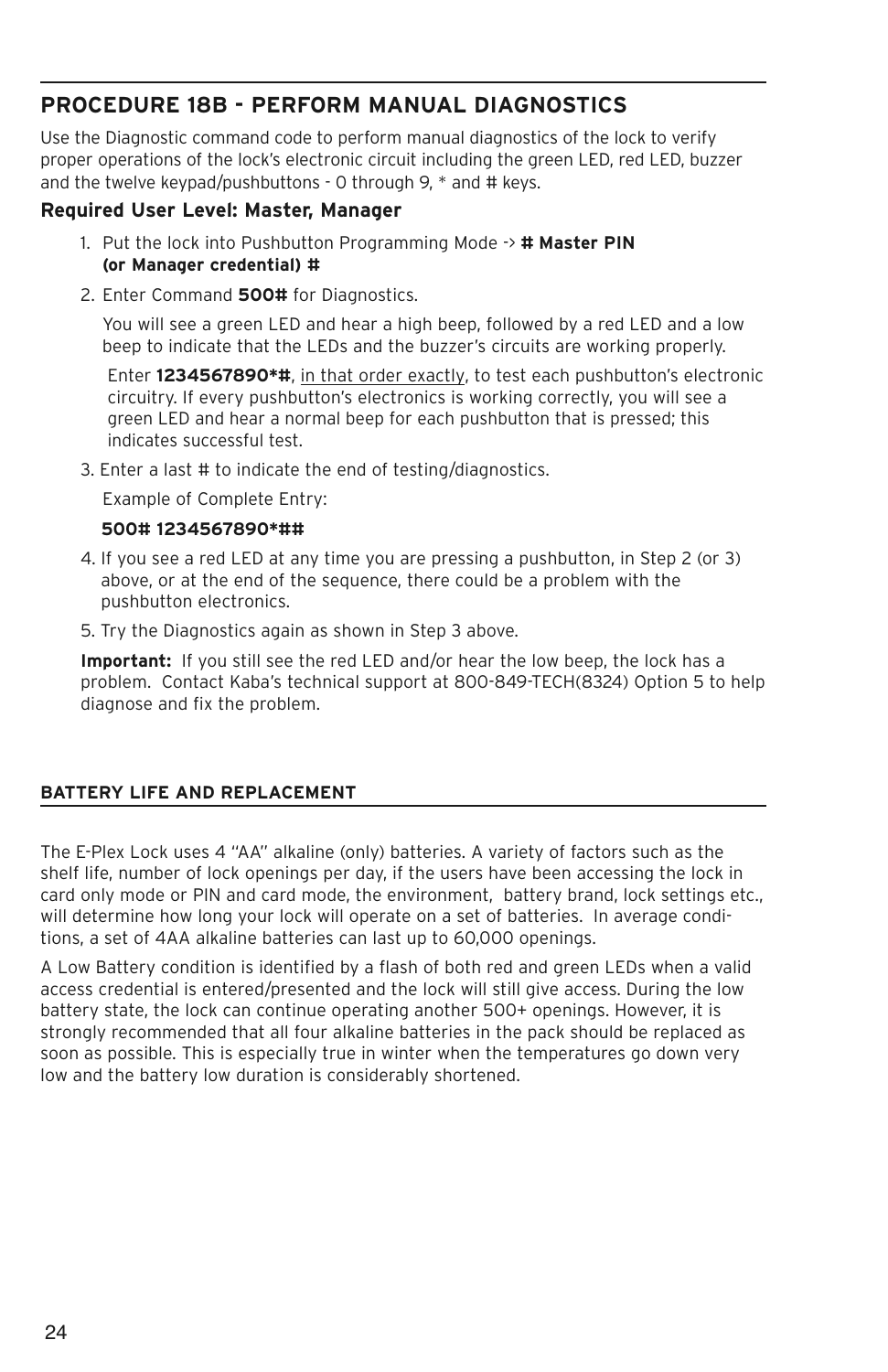## Summary of LearnLok<sup>™</sup> Pushbutton Programming Commands

| Name      | Command                                                                                                         | <b>Description of Command</b>                                                                                                                                                   | <b>Authorization</b> |
|-----------|-----------------------------------------------------------------------------------------------------------------|---------------------------------------------------------------------------------------------------------------------------------------------------------------------------------|----------------------|
| Configure | 000#<br>'Modify Master User Access Credential<br>(locks' activation)' (Always 8 digits)<br>MMMMMMM#<br>MMMMMMM# |                                                                                                                                                                                 | Master               |
|           | 001#<br>MMDDYY#<br>MMDDYY#                                                                                      | 'Date setup' (MM = 01 to 12; DD = 01 to 31;<br>$YY = 00$ to 99)                                                                                                                 | Master               |
|           | 002#<br>HHMM#<br>HHMM#                                                                                          | 'Time setup' (HH = 00 to 23; MM = 00 to<br>59)                                                                                                                                  | Master               |
|           | 004#<br>TT#                                                                                                     | 'Unlock time setup' (TT = 02 to 20 seconds)                                                                                                                                     | Master, Manager      |
|           | 005#<br>TT#                                                                                                     | 'Passage Mode Timeout setup' (TT = 01 to<br>24 hours - duration time in hours; 00 = no<br>time limit)                                                                           | Master, Manager      |
|           | 006#<br>TT#                                                                                                     | 'Tamper time setup' (TT = 00 to<br>90 seconds)                                                                                                                                  | Master, Manager      |
|           | 007#<br>TT#                                                                                                     | 'Tamper wrong try setup' (TT = 03 to 09)                                                                                                                                        | Master, Manager      |
|           | 008#<br>VV#                                                                                                     | 'Buzzer volume control' (VV = 00 to 03; 00<br>$=$ Off; 01 = Low; 02 = Normal; 03 = High                                                                                         | Master, Manager      |
|           | 009#<br>LL#                                                                                                     | 'Modify access length' (LL = 04 to<br>08 digits)                                                                                                                                | Master               |
|           | 099#                                                                                                            | 'Reset to factory default values', except<br>access PIN length. (Master, Managers, all<br>other users and time/date are retained if<br>already programmed; Users are not reset) | Master               |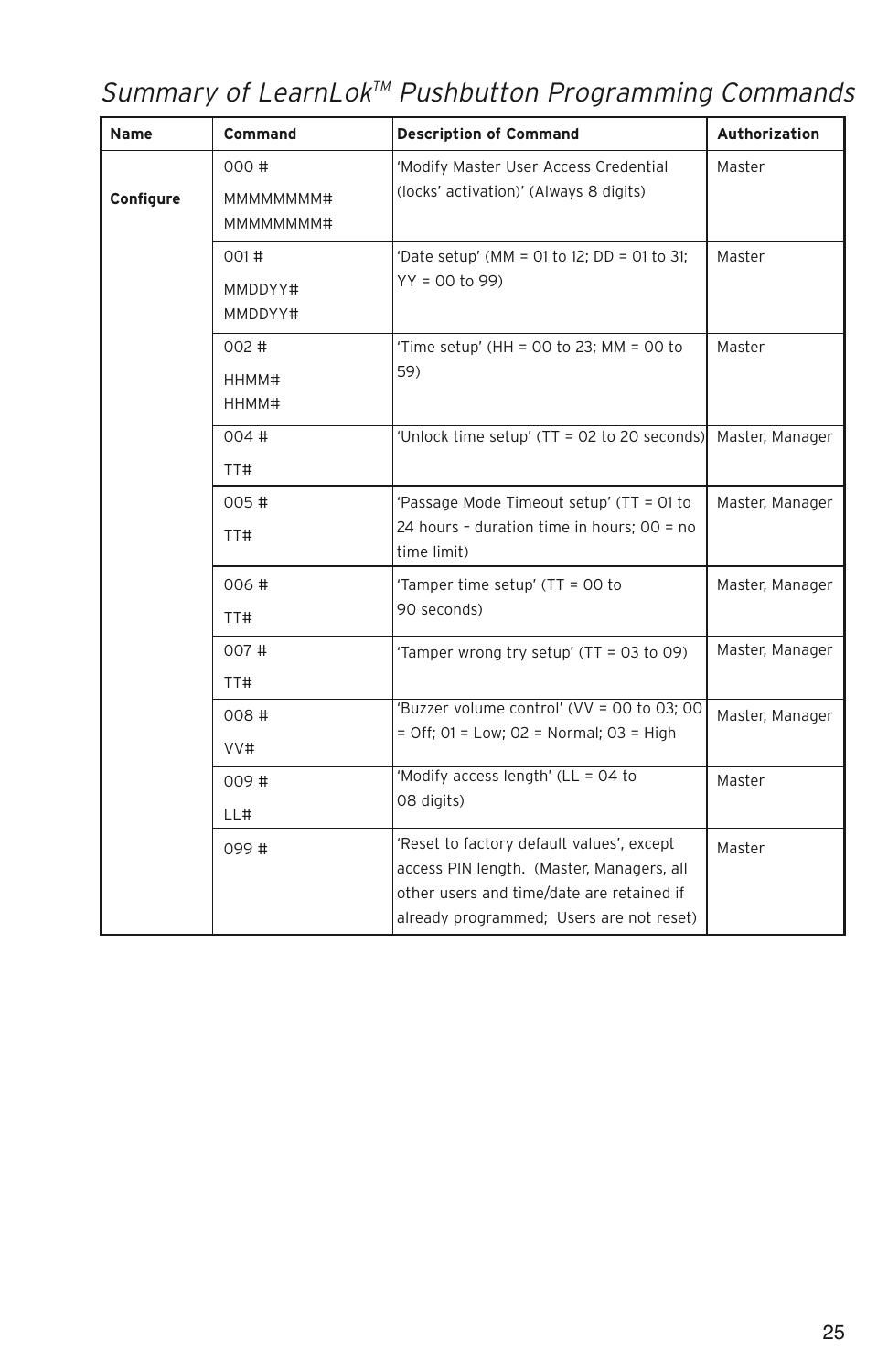## Summary of LearnLok<sup>™</sup> Pushbutton Programming Commands

| Name                                                                                       | <b>Command</b>                                                                                                                                         | <b>Description of Command</b>                                                                      | <b>Authorization</b> |
|--------------------------------------------------------------------------------------------|--------------------------------------------------------------------------------------------------------------------------------------------------------|----------------------------------------------------------------------------------------------------|----------------------|
| Add/Modify<br>100#<br>Users<br>NNN #<br>$300$ ;<br>Card only: Present<br>Card $&$ then $#$ |                                                                                                                                                        | 'Add / Modify User Access Credential'<br>NNN = specific User ID location (001 to                   | Master, Manager      |
|                                                                                            | PIN & Card: Present<br>Card (no # after)<br>UUUU (UUUU) #<br>UUUU(UUUU)#                                                                               | $UUUU(UUUU) = PIN$ length which can be 4<br>to 8 digits, depending on global PIN length<br>setting |                      |
|                                                                                            | 101#<br>'Add / Modify Manager Access Credential'<br>NNN = specific User ID location (001 to<br>NNN #<br>$300$ ;<br>Card only: Present<br>Card & then # | Master                                                                                             |                      |
|                                                                                            | PIN & Card: Present<br>Card (no # after)<br>UUUU (UUUU) #<br>UUUU(UUUU)#                                                                               | $UUUU(UUUU) = PIN$ length which can be 4<br>to 8 digits                                            |                      |
|                                                                                            | 'Add / Modify Service User Access<br>102#<br>Credential' NNN = specific User ID location<br>NNN #<br>(001 to 300);                                     |                                                                                                    | Master, Manager      |
| Card only: Present<br>Card $&$ then $#$<br>expiry;<br>HH#                                  |                                                                                                                                                        | $HH = 01$ to 96 hours - duration time in<br>hours; $00 =$ one-time entry; $99 =$ no                |                      |
|                                                                                            | PIN only:<br>UUUU (UUUU) #<br>UUUU(UUUU)#<br>HH #                                                                                                      | $UUUU(UUUU) = PIN$ length which can be 4<br>to 8 digits                                            |                      |
| Delete Users                                                                               | 200#                                                                                                                                                   | 'Delete User Access Credential'                                                                    | Master, Manager      |
|                                                                                            | NNN#                                                                                                                                                   |                                                                                                    |                      |
|                                                                                            | 201#                                                                                                                                                   | 'Delete Manager Access Credential'                                                                 | Master               |
| NNN#                                                                                       |                                                                                                                                                        |                                                                                                    |                      |
|                                                                                            | 202#                                                                                                                                                   | 'Delete Service User Access Credential'                                                            | Master, Manager      |
|                                                                                            | NNN#                                                                                                                                                   |                                                                                                    | Master, Manager      |
|                                                                                            | 299#                                                                                                                                                   | 'Delete all User Access Credentials' (except<br>Master and Manager Users)                          |                      |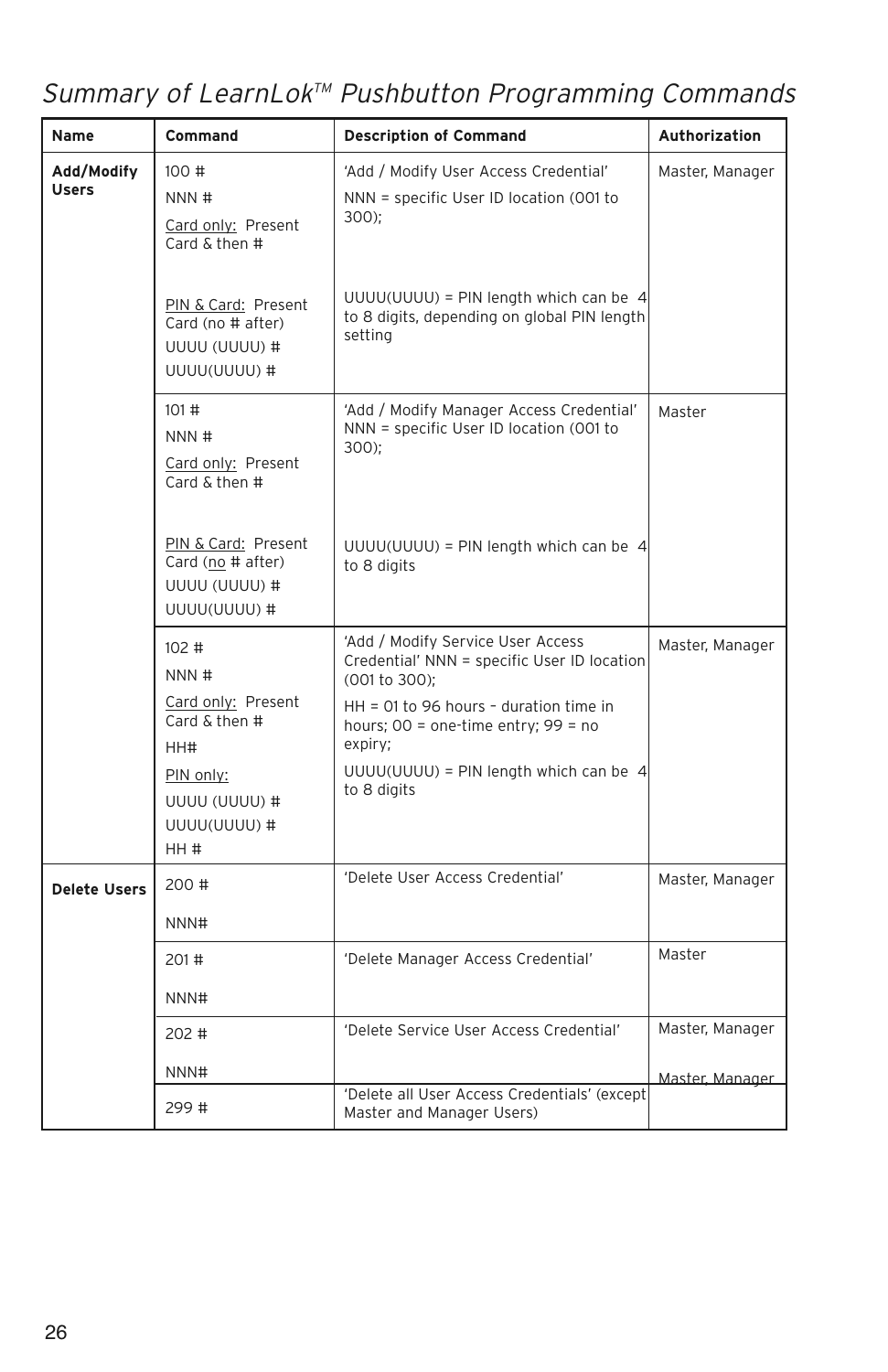## Summary of LearnLok<sup>™</sup> Pushbutton Programming Commands

| Name                              | Command                                                 | <b>Description of Command</b>                                                                                                                                                              | <b>Authorization</b> |
|-----------------------------------|---------------------------------------------------------|--------------------------------------------------------------------------------------------------------------------------------------------------------------------------------------------|----------------------|
| Activate                          | 300#                                                    | 'Activate User Access Credential'                                                                                                                                                          | Master, Manager      |
| <b>Users</b>                      | NNN#                                                    | NNN = specific User ID location (001 to<br>300)                                                                                                                                            |                      |
|                                   | 301#                                                    | 'Activate Manager Access Credential'                                                                                                                                                       | Master               |
|                                   | NNN#                                                    | NNN = specific User ID location (001 to<br>300)                                                                                                                                            |                      |
|                                   | 302#                                                    | 'Activate Service User Access Credential'                                                                                                                                                  | Master, Manager      |
|                                   | NNN#                                                    | NNN = specific User ID location (001 to<br>300)                                                                                                                                            |                      |
|                                   | 398#                                                    | 'Activate all User Credentials' (except<br>Master and Manager Users)                                                                                                                       | Master, Manager      |
|                                   | 399#<br>P#                                              | 'Activate / De-Activate Passage Mode' (P=<br>O or 1; O = disable Passage Mode; 1 =<br>enable Passage Mode)                                                                                 | Master, Manager      |
|                                   |                                                         |                                                                                                                                                                                            |                      |
| De-activate                       | 400 #                                                   | 'De-Activate User Access Credential'                                                                                                                                                       | Master, Manager      |
| <b>Users</b>                      | NNN#                                                    | NNN = specific User ID location (001 to<br>300)                                                                                                                                            |                      |
|                                   | 401#                                                    | 'De-Activate Manager Access Credential'                                                                                                                                                    | Master               |
|                                   | NNN#                                                    | NNN = specific User ID location (001 to<br>300)                                                                                                                                            |                      |
|                                   | 402#<br>'De-Activate Service User Access<br>Credential' |                                                                                                                                                                                            | Master, Manager      |
| NNN#                              |                                                         | NNN = specific User ID location (001 to<br>300)                                                                                                                                            |                      |
|                                   | 498#                                                    | 'De-Activate all User Credentials' (except<br>Master and Manager Users)                                                                                                                    | Master, Manager      |
|                                   | 499#                                                    | 'Activate / De-Activate Lockout Mode' (only                                                                                                                                                | Master               |
|                                   | L#                                                      | Master can have access during Lockout (L<br>$= 0$ to 1; 0 = disable Lockout Mode; 1 =<br>enable Lockout Mode)                                                                              |                      |
| Diagnostic                        | 500#                                                    | 'Manual diagnostics'                                                                                                                                                                       | Master, Manager      |
|                                   | 1234567890*#                                            |                                                                                                                                                                                            |                      |
|                                   | 501#                                                    | Identify if the lock is E-Plex 58xx LearnLok<br>(LL) or E-Plex 58xx Full Featured (FF) with<br>software:<br>LL mode = $8$ flashes, 1 second pause $\& 1$<br>flash<br>$FF$ mode = 8 flashes | Master, Manager      |
| *Communication<br>Startup         | 900 #                                                   | 'Communications startup'<br>Master, Manager                                                                                                                                                |                      |
| (when used with<br>software only) |                                                         |                                                                                                                                                                                            |                      |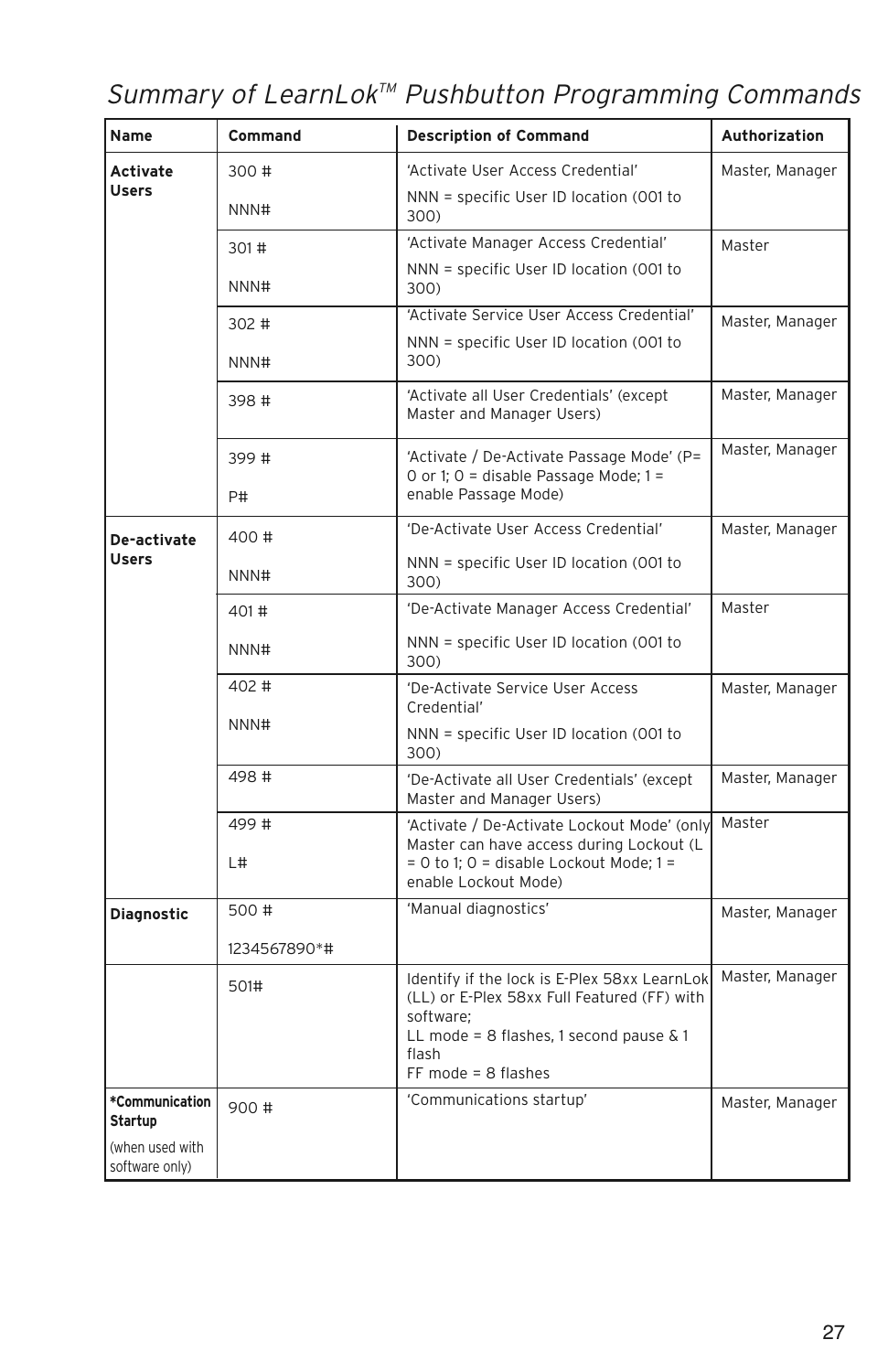## Visual Feedback Message Definitions

| Condition                                                               | <b>Parameters</b> |                   |                 |              |
|-------------------------------------------------------------------------|-------------------|-------------------|-----------------|--------------|
|                                                                         | <b>Green LED</b>  | <b>Red LED</b>    | <b>Duration</b> | Rate         |
| Valid pushbutton pressed                                                | ON                | OFF               | $1/10$ sec      | Once         |
| Timeout expired                                                         | OFF               | ON                | 1 sec           | Once         |
| Valid access credential<br>entered/presented                            | ON                | OFF               | $1/10$ sec      | Once         |
| Access granted                                                          | ON                | <b>OFF</b>        | $1/10$ sec      | 1 sec        |
| Access granted<br>(battery low condition)                               | ON                | ON                | $1/10$ sec      | 1 sec        |
| Access denied                                                           | OFF               | ON                | 1 sec           | Once         |
| Valid programming entry                                                 | ON                | OFF               | 1 sec           | Once         |
| Invalid programming<br>entry (including<br>duplicate access credential) | OFF               | ON                | 1 sec           | Once         |
| Tamper shutdown beginning                                               | <b>OFF</b>        | ON                | 2 sec           | Once         |
| Tamper shutdown state                                                   | <b>OFF</b>        | ON                | 1 sec           | 10 sec       |
| Tamper shutdown ending                                                  | ON                | OFF               | 2 sec           | Once         |
| *Communication starting                                                 | ON                | OFF               | 1 sec           | Once         |
| *Communication ending                                                   | ON                | OFF               | 1 sec           | Once         |
| *Communication aborted                                                  | <b>OFF</b>        | ON                | 1 sec           | Once         |
| *Communication in progress                                              | ON<br>(Alternate) | ON<br>(Alternate) | $1/10$ sec      | 1 sec        |
| Deadbolt/Thumbturn Privacy<br>Activated                                 | OFF               | ON                | 1 sec           | Once         |
| Deadbolt/Thumbturn Privacy<br>De-activated                              | ON                | <b>OFF</b>        | 1 sec           | Once         |
| Hard Reset sequence<br>progress                                         | ON<br>(Alternate) | ON<br>(Alternate) | $1/2$ sec       | Continuously |
| Hard Reset sequence ended<br>successfully                               | ON                | OFF               | 2 sec           | Once         |
| Hard Reset sequence failed                                              | OFF               | ON                | 2 sec           | Once         |

\*When used with the E-Plex Maintenance Unit (M-Unit) handheld and software only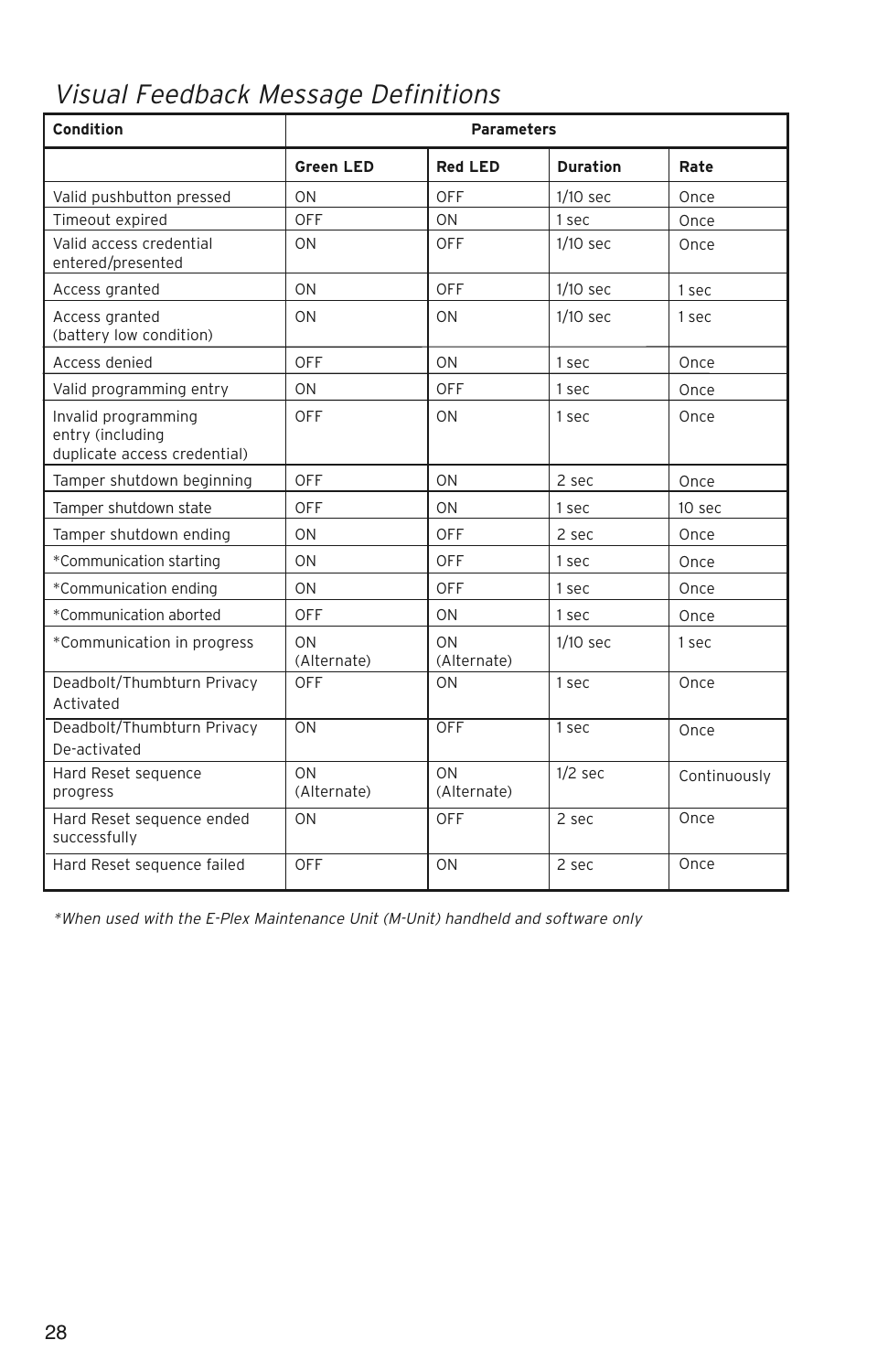User ID List Sample Table

| User ID # | Access Credential<br>(PIN and/or Card #) | <b>User Name</b> | <b>User Type</b> (A=Access,<br>S=Service, M=Manager) |
|-----------|------------------------------------------|------------------|------------------------------------------------------|
| 001       |                                          |                  |                                                      |
| 002       |                                          |                  |                                                      |
| 003       |                                          |                  |                                                      |
| 004       |                                          |                  |                                                      |
| 005       |                                          |                  |                                                      |
| 006       |                                          |                  |                                                      |
| 007       |                                          |                  |                                                      |
| 008       |                                          |                  |                                                      |
| 009       |                                          |                  |                                                      |
| 010       |                                          |                  |                                                      |
| 011       |                                          |                  |                                                      |
| 012       |                                          |                  |                                                      |
| 013       |                                          |                  |                                                      |
| 014       |                                          |                  |                                                      |
| 015       |                                          |                  |                                                      |
| 016       |                                          |                  |                                                      |
| 017       |                                          |                  |                                                      |
| 018       |                                          |                  |                                                      |
| 019       |                                          |                  |                                                      |
| 020       |                                          |                  |                                                      |
| 021       |                                          |                  |                                                      |
| 022       |                                          |                  |                                                      |
| 023       |                                          |                  |                                                      |
| 024       |                                          |                  |                                                      |
| 025       |                                          |                  |                                                      |
| 026       |                                          |                  |                                                      |
| 027       |                                          |                  |                                                      |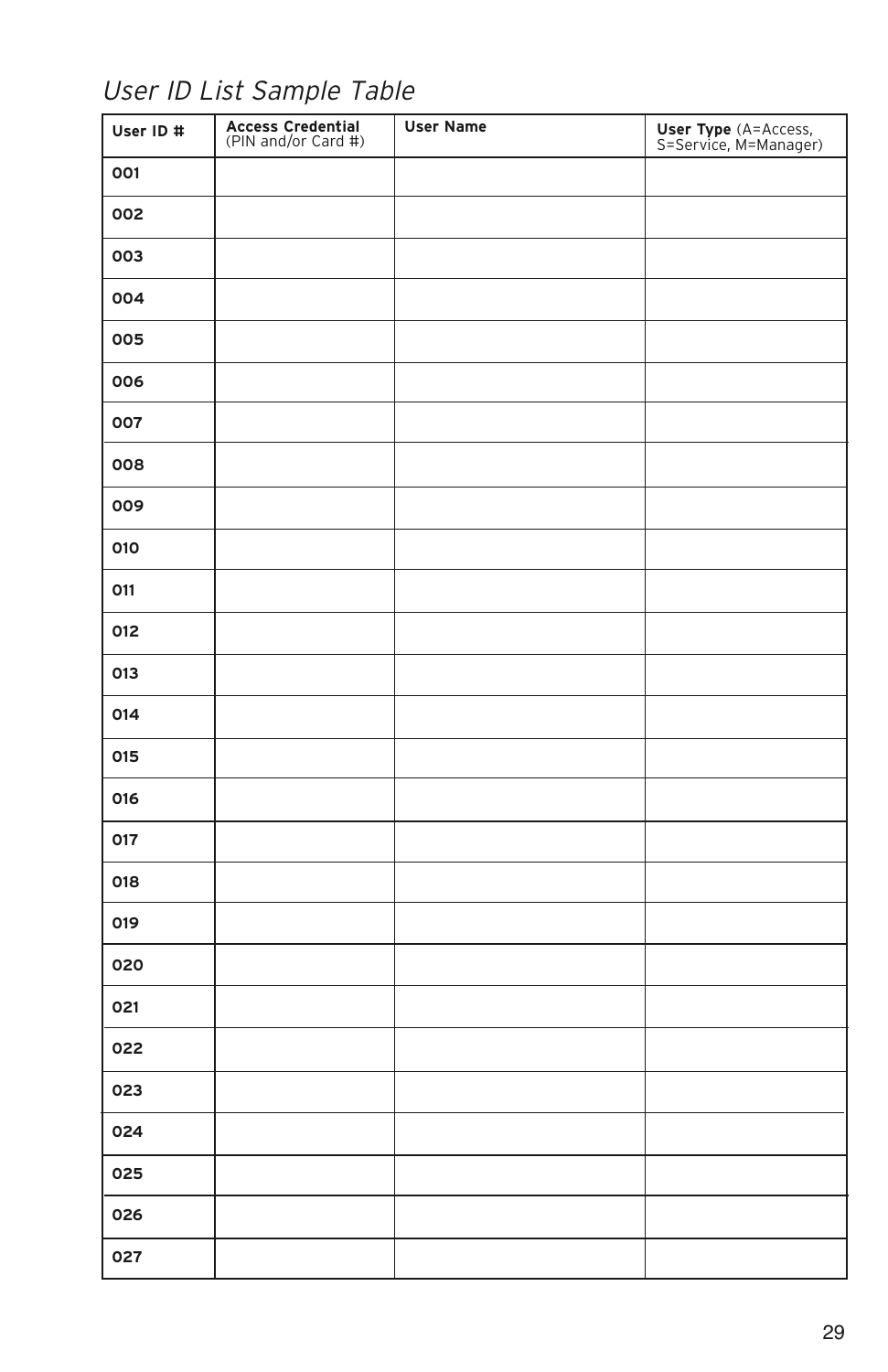| User ID # | <b>Access Credential</b><br>(PIN and/or Card #) | <b>User Name</b> | <b>User Type</b> (A=Access,<br>S=Service, M=Manager) |
|-----------|-------------------------------------------------|------------------|------------------------------------------------------|
| 028       |                                                 |                  |                                                      |
| 029       |                                                 |                  |                                                      |
| 030       |                                                 |                  |                                                      |
| 031       |                                                 |                  |                                                      |
| 032       |                                                 |                  |                                                      |
| 033       |                                                 |                  |                                                      |
| 034       |                                                 |                  |                                                      |
| 035       |                                                 |                  |                                                      |
| 036       |                                                 |                  |                                                      |
| 037       |                                                 |                  |                                                      |
| 038       |                                                 |                  |                                                      |
| 039       |                                                 |                  |                                                      |
| 040       |                                                 |                  |                                                      |
| 041       |                                                 |                  |                                                      |
| 042       |                                                 |                  |                                                      |
| 043       |                                                 |                  |                                                      |
| 044       |                                                 |                  |                                                      |
| 045       |                                                 |                  |                                                      |
| 046       |                                                 |                  |                                                      |
| 047       |                                                 |                  |                                                      |
| 048       |                                                 |                  |                                                      |
| 049       |                                                 |                  |                                                      |
| 050       |                                                 |                  |                                                      |
| 051       |                                                 |                  |                                                      |
| 052       |                                                 |                  |                                                      |
| 053       |                                                 |                  |                                                      |
| 054       |                                                 |                  |                                                      |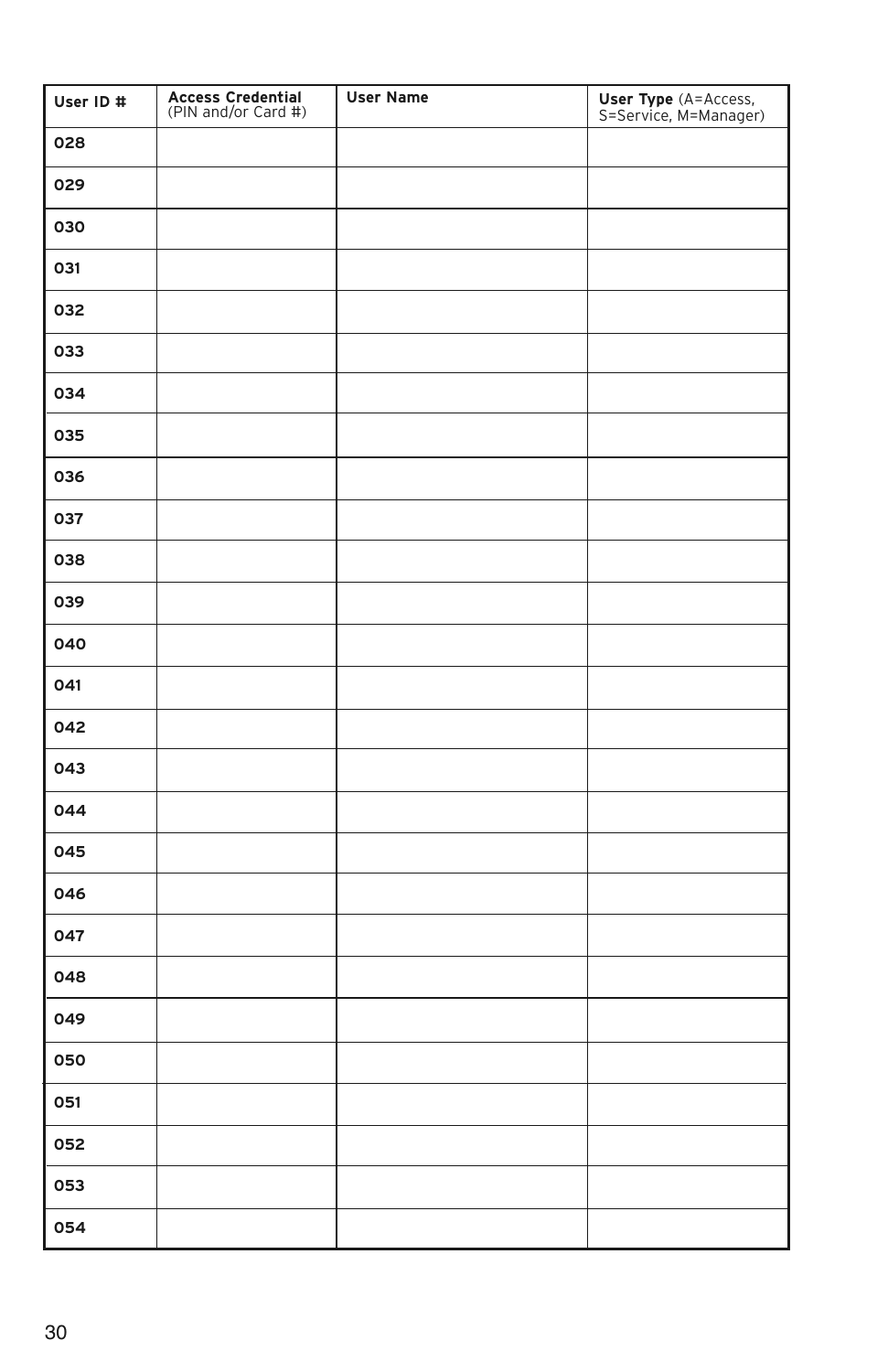| User ID # | Access Credential<br>(PIN and/or Card #) | <b>User Name</b> | User Type (A=Access,<br>S=Service, M=Manager) |
|-----------|------------------------------------------|------------------|-----------------------------------------------|
| 055       |                                          |                  |                                               |
| 056       |                                          |                  |                                               |
| 057       |                                          |                  |                                               |
| 058       |                                          |                  |                                               |
| 059       |                                          |                  |                                               |
| 060       |                                          |                  |                                               |
| 061       |                                          |                  |                                               |
| 062       |                                          |                  |                                               |
| 063       |                                          |                  |                                               |
| 064       |                                          |                  |                                               |
| 065       |                                          |                  |                                               |
| 066       |                                          |                  |                                               |
| 067       |                                          |                  |                                               |
| 068       |                                          |                  |                                               |
| 069       |                                          |                  |                                               |
| 070       |                                          |                  |                                               |
| 071       |                                          |                  |                                               |
| 072       |                                          |                  |                                               |
| 073       |                                          |                  |                                               |
| 074       |                                          |                  |                                               |
| 075       |                                          |                  |                                               |
| 076       |                                          |                  |                                               |
| 077       |                                          |                  |                                               |
| 078       |                                          |                  |                                               |
| 079       |                                          |                  |                                               |
| 080       |                                          |                  |                                               |
| 081       |                                          |                  |                                               |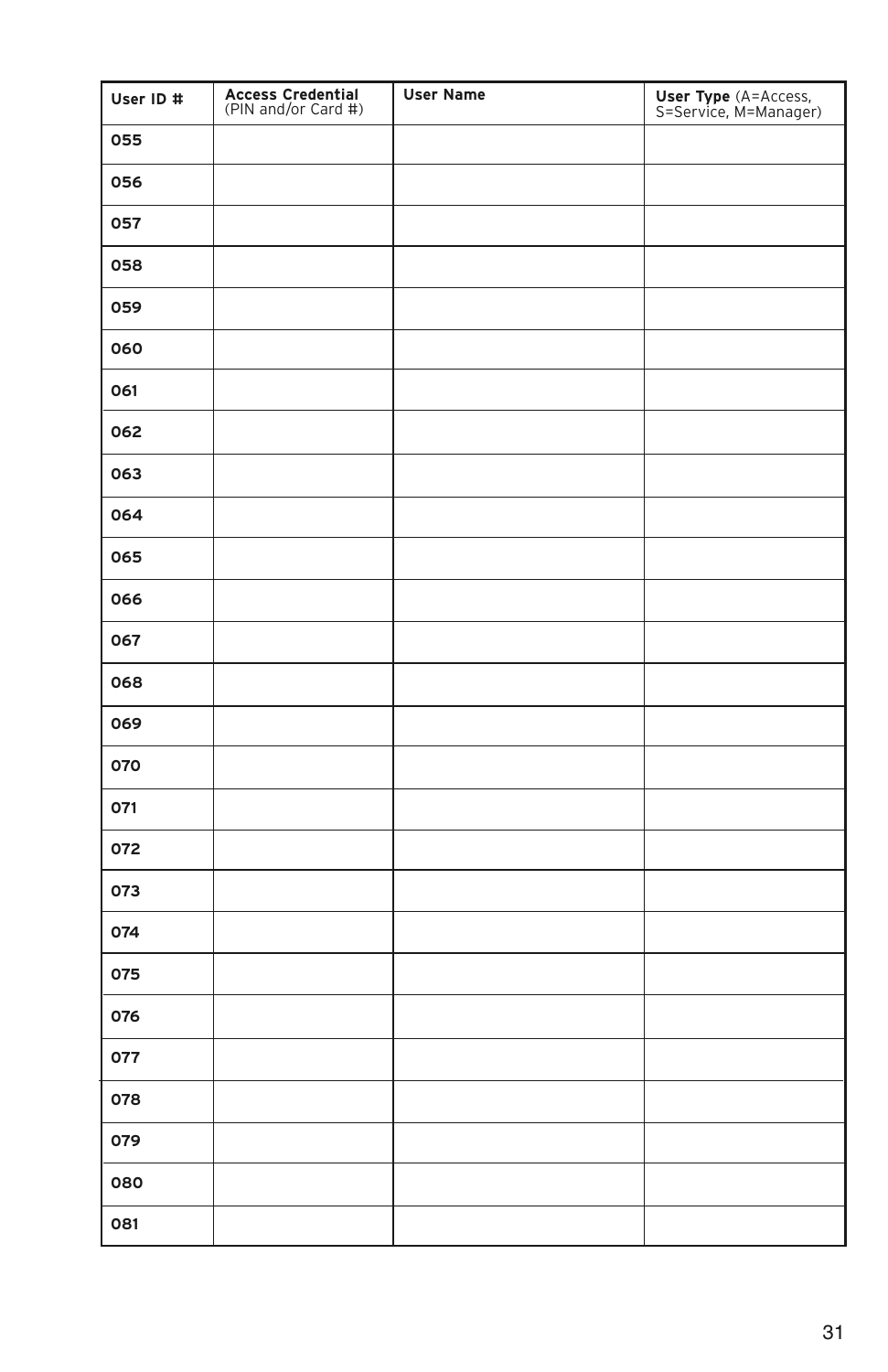| User ID # | <b>Access Credential</b><br>(PIN and/or Card #) | <b>User Name</b> | <b>User Type</b> (A=Access,<br>S=Service, M=Manager) |
|-----------|-------------------------------------------------|------------------|------------------------------------------------------|
| 082       |                                                 |                  |                                                      |
| 083       |                                                 |                  |                                                      |
| 084       |                                                 |                  |                                                      |
| 085       |                                                 |                  |                                                      |
| 086       |                                                 |                  |                                                      |
| 087       |                                                 |                  |                                                      |
| 088       |                                                 |                  |                                                      |
| 089       |                                                 |                  |                                                      |
| 090       |                                                 |                  |                                                      |
| 091       |                                                 |                  |                                                      |
| 092       |                                                 |                  |                                                      |
| 093       |                                                 |                  |                                                      |
| 094       |                                                 |                  |                                                      |
| 095       |                                                 |                  |                                                      |
| 096       |                                                 |                  |                                                      |
| 097       |                                                 |                  |                                                      |
| 098       |                                                 |                  |                                                      |
| 099       |                                                 |                  |                                                      |
| 100       |                                                 |                  |                                                      |
|           |                                                 |                  |                                                      |
| 300       |                                                 |                  |                                                      |

Note: You can upgrade from the "LearnLok™" keypad programming functions to a less labor intensive way of programming and managing the locks & users by using Kaba's optional PC based software kit: the "E-Plex FIPS" software.

For more information, please go to Kaba Access Control's website at www.e-plexlock.com